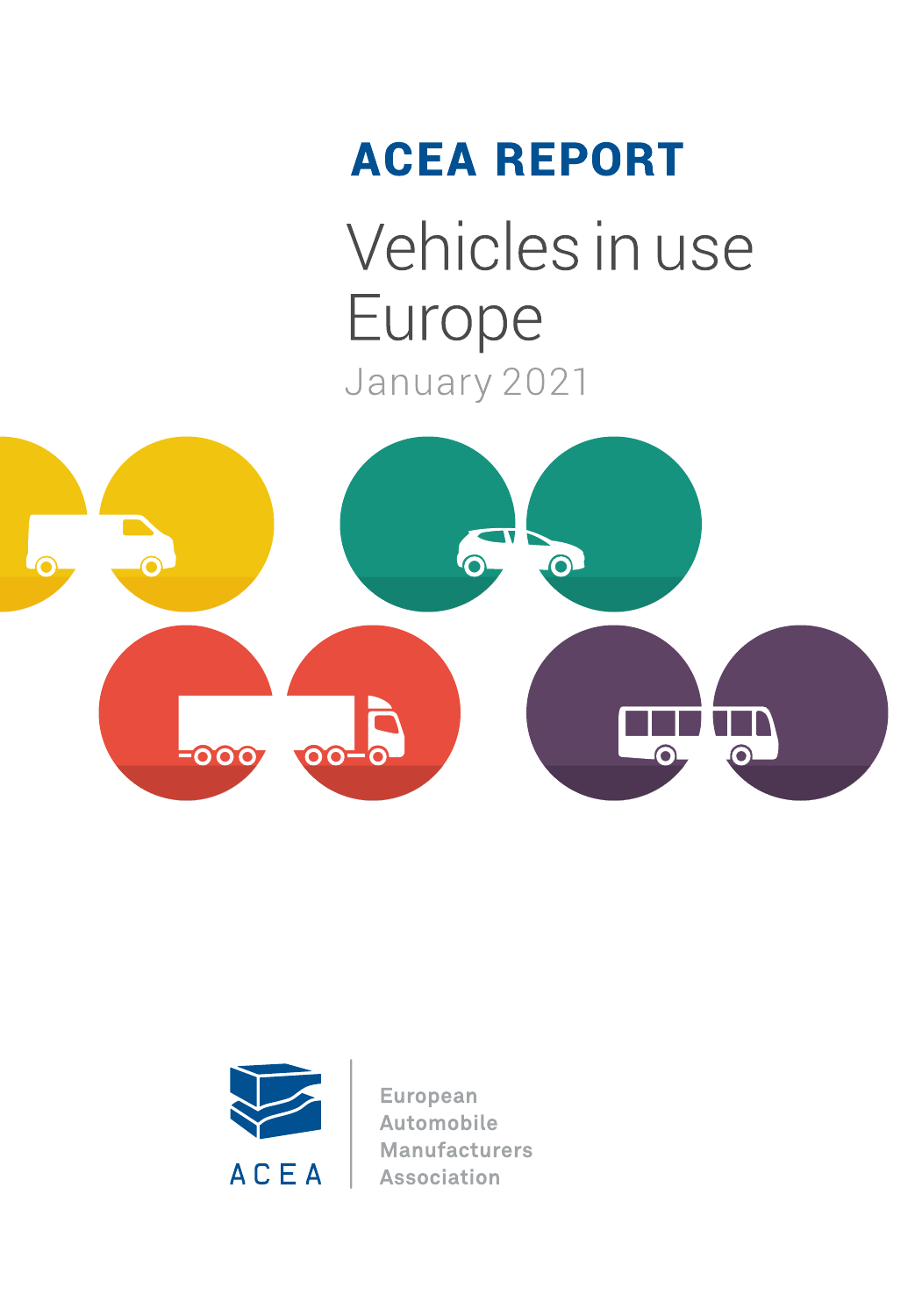# TABLE OF CONTENTS

| <b>Executive summary</b> |  |
|--------------------------|--|
|--------------------------|--|

#### **Vehicles in use**: **European Union, EFTA, Europe**

| Passenger cars                       |   |
|--------------------------------------|---|
| Light commercial vehicles            | 5 |
| Medium and heavy commercial vehicles | 6 |
| <b>Buses</b>                         |   |
| Total commercial vehicles and buses  | 8 |
| Total motor vehicles                 | q |

#### **Vehicles in use, by age**

| Passenger cars                       |     |
|--------------------------------------|-----|
| Light commercial vehicles            |     |
| Medium and heavy commercial vehicles | 12. |
| <b>Buses</b>                         | 13  |

#### **Vehicles in use, by fuel type**

| Passenger cars                       | 14  |
|--------------------------------------|-----|
| Light commercial vehicles            | 15. |
| Medium and heavy commercial vehicles | 16. |
| Buses                                |     |

#### **Motorisation rates**

| Passenger cars      | 18 |
|---------------------|----|
| Commercial vehicles | 19 |
|                     |    |

#### **[Vehicle ownership](#page-19-0)** 20

DATA SOURCE: The European Automobile Manufacturers' Association (ACEA), based on aggregated data provided by the national automobile associations and IHS MARKIT.

COPYRIGHT: Reproduction of the content of this document is not permitted without the prior written consent of ACEA. Whenever reproduction is permitted, ACEA shall be referred to as source of the information.

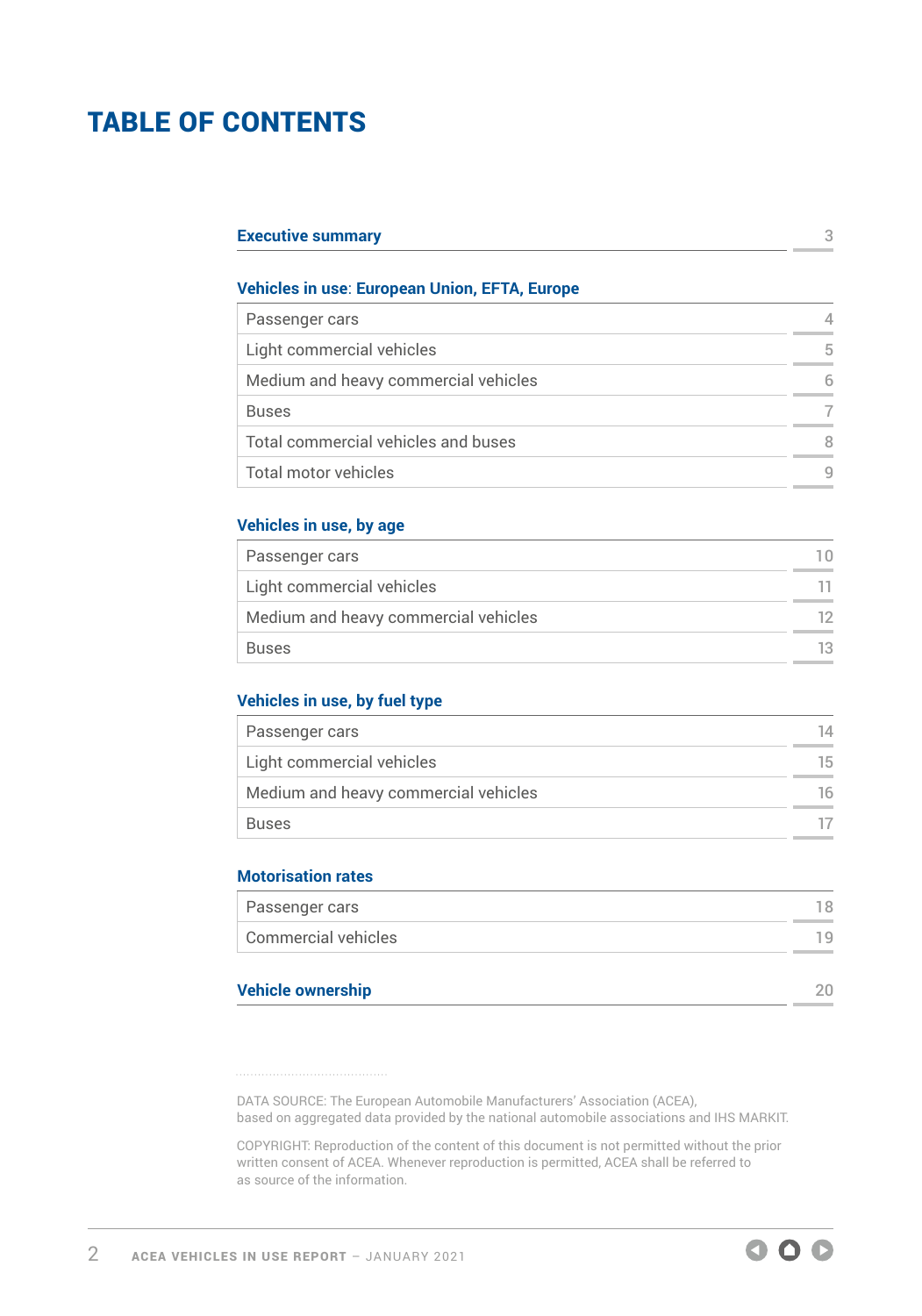# <span id="page-2-0"></span>EXECUTIVE SUMMARY

| In 2019, the European Union <sup>1</sup> passenger car fleet grew by 1.8% compared to 2018, with the number<br>of cars on the road reaching 242.7 million. The highest growth was recorded in Romania (+7%),<br>whereas the French car market contracted slightly (-0.3%).      | $\bullet$<br>PAGE 4         |
|---------------------------------------------------------------------------------------------------------------------------------------------------------------------------------------------------------------------------------------------------------------------------------|-----------------------------|
| More than 28 million vans are in circulation throughout the EU. With 6 million vehicles,<br>France has by far the largest van fleet, followed by Italy (4.2 million vans), Spain (3.8 million)<br>and Germany (2.8 million).                                                    | $\bullet$<br>PAGE 5         |
| There are 6.2 million medium and heavy commercial vehicles on the EU's roads.<br>Counting almost 1.2 million trucks, Poland has the largest fleet, followed closely<br>by Germany (1,010,742) and Italy (946,393).                                                              | $\bullet$<br>PAGE 6         |
| Around 692,207 buses are in operation throughout the European Union, almost half of which                                                                                                                                                                                       | $\odot$                     |
| can be found in three countries alone: Poland, Italy and France.                                                                                                                                                                                                                | PAGE <sub>7</sub>           |
| EU cars are now on average 11.5 years old. Lithuania, Estonia and Romania have the oldest fleets,<br>with vehicles older than 16 years. The newest cars can be found in Luxembourg (6.5 years)<br>and Austria (8.3 years).                                                      | $\bullet$<br><b>PAGE 10</b> |
| The average age of light commercial vehicles in the EU is 11.6 years. Among the EU's four major                                                                                                                                                                                 | $\odot$                     |
| markets, Spain has the oldest van fleet (13.0 years), followed closely by Italy (12.6 years).                                                                                                                                                                                   | <b>PAGE 11</b>              |
| Trucks are on average 13 years old in the European Union. Aged more than 21 years,                                                                                                                                                                                              | $\bullet$                   |
| Greek trucks are the oldest in the EU. The newest trucks are in Austria (6.4 years).                                                                                                                                                                                            | <b>PAGE 12</b>              |
| The average age of buses on EU roads is 11.7 years. The oldest buses can be found                                                                                                                                                                                               | O                           |
| in Greece (19.9 years), while the newest ones are in Austria (4.8 years).                                                                                                                                                                                                       | PAGE 13                     |
| Despite an increase in registrations in recent years, alternatively-powered cars make up just 4.6%<br>of the total EU car fleet. 0.8% of all cars on our roads are hybrid electric, while both battery electric<br>and plug-in hybrids each account for only 0.2% of the total. | $\bullet$<br>PAGE 14        |
| Diesel-powered light commercial vehicles are dominant in all EU countries except for Greece:                                                                                                                                                                                    | $\odot$                     |
| almost 90% of the EU van fleet runs on diesel. Just 0.3% of vans in the EU are battery electric.                                                                                                                                                                                | <b>PAGE 15</b>              |
| 97.8% of all trucks in the EU run on diesel, while petrol fuels 1.3% of the fleet. 0.04% of trucks                                                                                                                                                                              | $\bullet$                   |
| on the EU roads are zero-emissions.                                                                                                                                                                                                                                             | PAGE 16                     |
| Diesel buses still account for 94.5% the EU fleet, with only 0.6% being battery electric.                                                                                                                                                                                       | $\bullet$<br>PAGE 17        |
| The European Union counts 569 cars per 1,000 inhabitants. Luxembourg has                                                                                                                                                                                                        | O                           |
| the highest car density in the EU (694 per 1,000 people) and Latvia the lowest (342).                                                                                                                                                                                           | PAGE 18                     |
| In Hungary and Latvia half of all households do not own a car, while more than 31%                                                                                                                                                                                              | O                           |
| of French families have two cars.                                                                                                                                                                                                                                               | <b>PAGE 20</b>              |

1. European Union refers to the new composition with 27 member states (excluding the United Kingdom). Historical data are recalculated to adjust to the new EU27 perimeter.

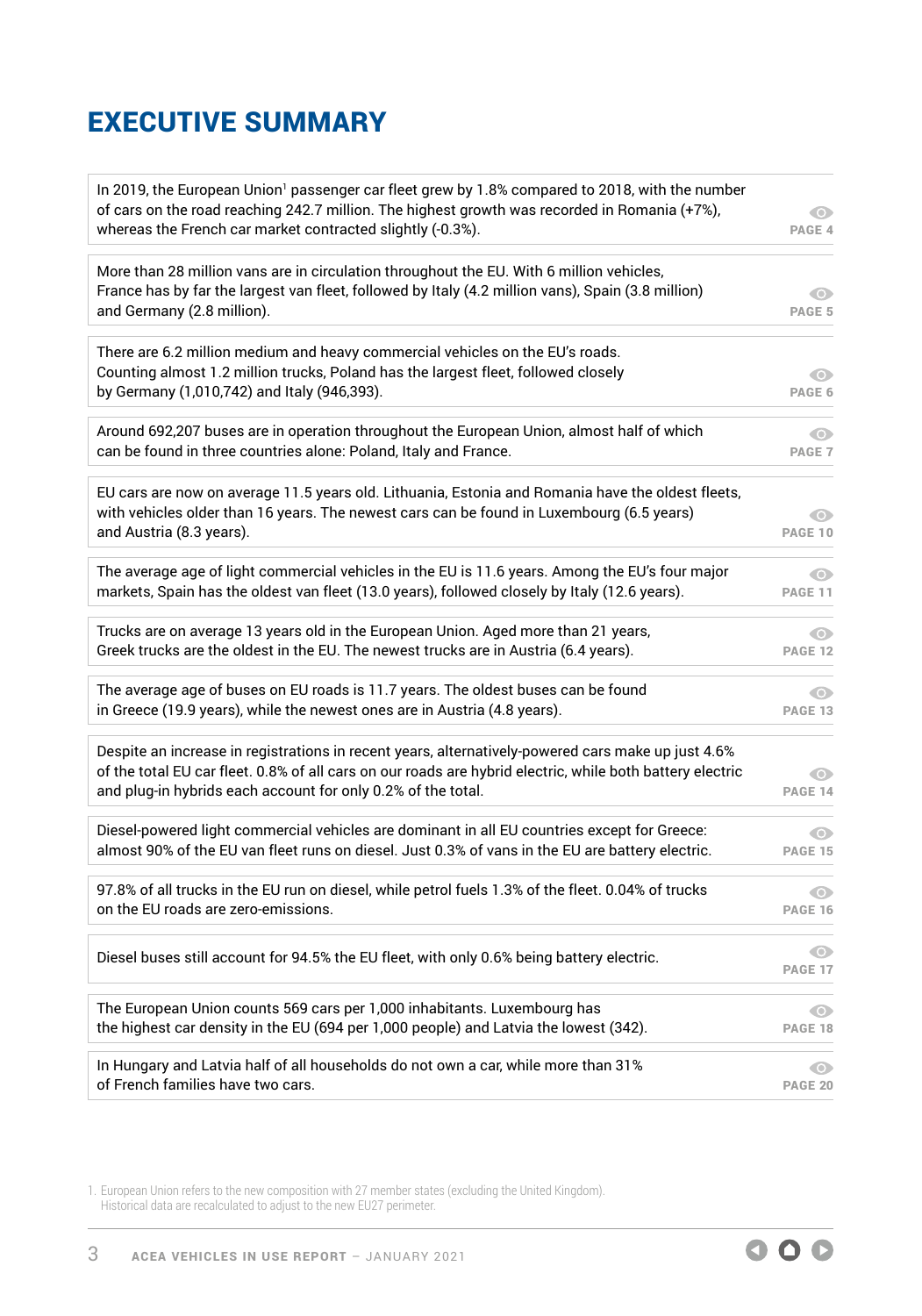# <span id="page-3-0"></span>Passenger cars



|                       | 2015        | 2016        | 2017        | 2018        | 2019        | %change<br>19/18 |
|-----------------------|-------------|-------------|-------------|-------------|-------------|------------------|
| Austria               | 4,748,048   | 4,821,557   | 4,898,578   | 4,978,852   | 5,039,548   | 1.2              |
| <b>Belgium</b>        | 5,587,415   | 5,669,766   | 5,735,280   | 5,782,684   | 5,813,771   | 0.5              |
| Croatia               | 1,476,229   | 1,528,119   | 1,567,883   | 1,665,391   | 1,728,911   | 3.8              |
| <b>Czech Republic</b> | 5,158,516   | 5,368,660   | 5,592,738   | 5,802,520   | 5,989,538   | 3.2              |
| <b>Denmark</b>        | 2,392,180   | 2,465,946   | 2,529,973   | 2,593,585   | 2,650,225   | 2.2              |
| Estonia               | 676,592     | 703,151     | 725,944     | 746,464     | 794,926     | 6.5              |
| Finland               | 2,612,922   | 2,629,432   | 2,668,930   | 2,696,334   | 2,720,307   | 0.9              |
| France                | 37,458,000  | 37,934,000  | 38,371,000  | 38,336,000  | 38,215,000  | $-0.3$           |
| Germany               | 45,071,209  | 45,803,560  | 46,474,594  | 47,095,784  | 47,715,977  | 1.3              |
| Greece                | 5,104,908   | 5,126,024   | 5,169,026   | 5,164,183   | 5,247,295   | 1.6              |
| Hungary               | 3,192,132   | 3,308,495   | 3,467,861   | 3,638,374   | 3,809,670   | 4.7              |
| Ireland               | 2,031,455   | 2,089,419   | 2,064,020   | 2,104,060   | 2,172,098   | 3.2              |
| Italy                 | 37,351,233  | 37,876,138  | 38,520,321  | 39,018,170  | 39,545,232  | 1.4              |
| Latvia                | 575,685     | 594,295     | 617,791     | 636,671     | 656,875     | 3.2              |
| Lithuania             | 1,153,859   | 1,190,146   | 1,212,154   | 1,238,119   | 1,264,084   | 2.1              |
| Luxembourg            | 381,105     | 390,933     | 403,258     | 415,128     | 426,324     | 2.7              |
| Netherlands           | 8,336,414   | 8,439,318   | 8,594,600   | 8,787,283   | 8,938,572   | 1.7              |
| Poland                | 20,723,423  | 21,675,388  | 22,503,579  | 23,429,016  | 24,360,166  | 4.0              |
| Portugal              | 4,538,000   | 4,600,000   | 4,800,000   | 5,015,000   | 5,205,000   | 3.8              |
| Romania               | 5,153,182   | 5,470,578   | 5,996,377   | 6,450,750   | 6,901,236   | 7.0              |
| Slovakia              | 2,037,772   | 2,124,972   | 2,228,118   | 2,326,787   | 2,391,355   | 2.8              |
| Slovenia              | 1,116,006   | 1,143,218   | 1,192,358   | 1,220,814   | 1,245,012   | 2.0              |
| Spain                 | 22,793,348  | 23,320,290  | 23,942,022  | 24,520,287  | 25,008,216  | 2.0              |
| Sweden                | 4,669,063   | 4,768,060   | 4,845,609   | 4,870,783   | 4,887,904   | 0.4              |
| <b>EUROPEAN UNION</b> | 224,338,696 | 229,041,465 | 234,122,014 | 238,533,039 | 242,727,242 | 1.8              |
| Norway                | 2,592,324   | 2,639,245   | 2,693,021   | 2,720,013   | 2,768,990   | 1.8              |
| Switzerland           | 4,503,865   | 4,571,994   | 4,620,630   | 4,665,390   | 4,572,188   | $-2.0$           |
| <b>EFTA</b>           | 7,096,189   | 7,211,239   | 7,313,651   | 7,385,403   | 7,341,178   | $-0.6$           |
| Russia                | 40,849,288  | 41,606,327  | 42,376,408  | 43,525,868  | 44,528,605  | 2.3              |
| <b>Turkey</b>         | 10,589,337  | 11,317,998  | 12,035,978  | 12,398,190  | 12,503,049  | 0.8              |
| <b>United Kingdom</b> | 33,542,448  | 34,378,386  | 34,686,328  | 34,887,915  | 35,168,259  | 0.8              |
| <b>EUROPE</b>         | 316,415,958 | 323,555,415 | 330,534,379 | 336,730,415 | 342,268,333 | 1.6              |

2. Data for Bulgaria, Cyprus, Malta and Iceland not available

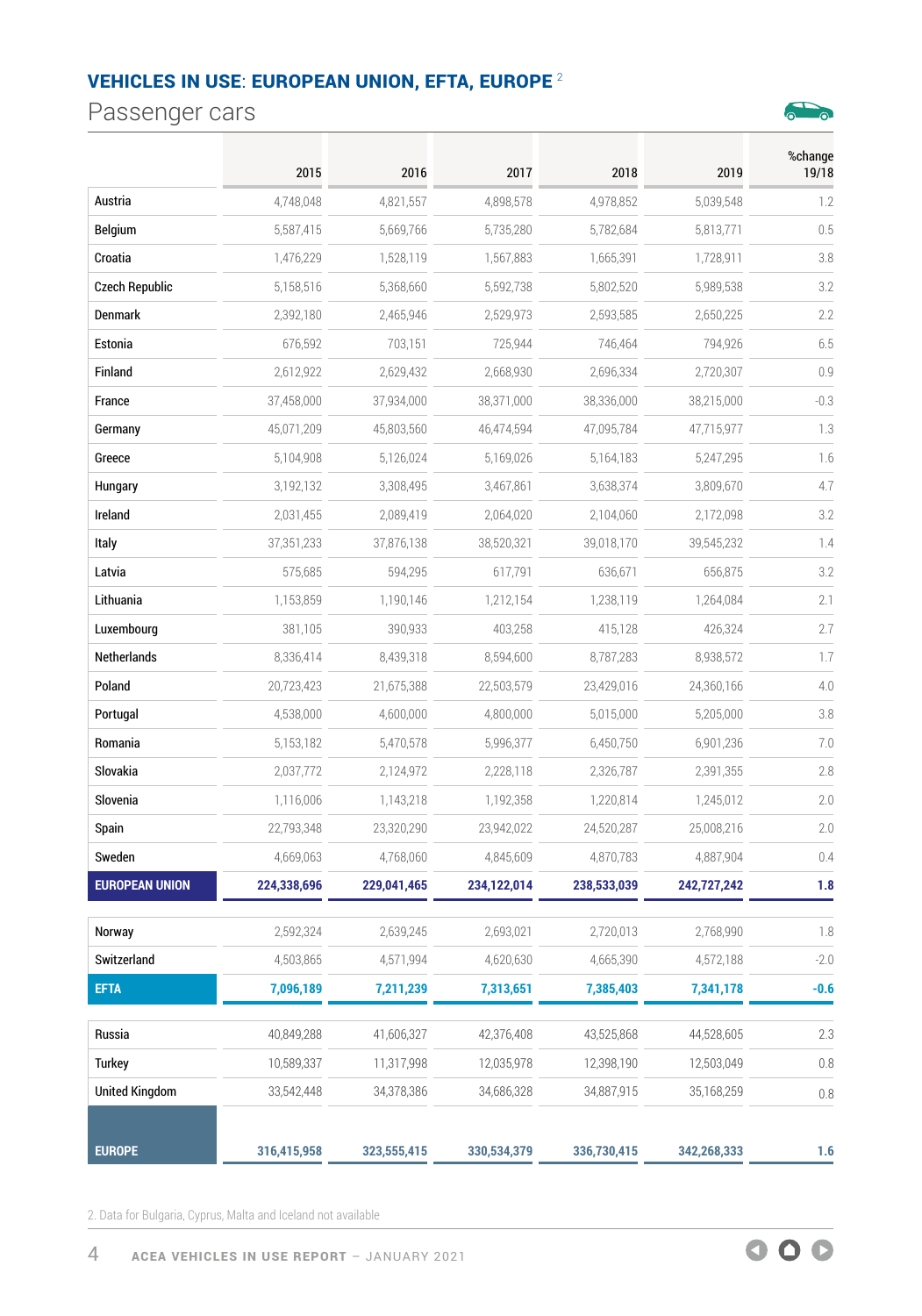<span id="page-4-0"></span>Light commercial vehicles $3$ 



|                       | 2015       | 2016       | 2017       | 2018       | 2019       | %change<br>19/18 |
|-----------------------|------------|------------|------------|------------|------------|------------------|
| Austria               | 375,163    | 387,786    | 403,987    | 422,745    | 440,582    | 4.2              |
| <b>Belgium</b>        | 679,098    | 709,653    | 740,801    | 769,679    | 798,942    | 3.8              |
| Croatia               | 103,608    | 110,940    | 118,817    | 135,054    | 145,750    | 7.9              |
| <b>Czech Republic</b> | 530,783    | 547,038    | 561,265    | 574,722    | 587,186    | 2.2              |
| Denmark               | 395,859    | 397,083    | 395,527    | 389,342    | 379,996    | $-2.4$           |
| Estonia               | 65,986     | 71,436     | 77,108     | 83,307     | 91,266     | 9.6              |
| Finland               | 307,706    | 311,376    | 319,460    | 325,656    | 330,671    | 1.5              |
| France                | 5,866,380  | 5,971,090  | 6,145,090  | 6,184,040  | 6,029,070  | $-2.5$           |
| Germany               | 2,374,822  | 2,485,288  | 2,605,702  | 2,724,783  | 2,795,315  | 2.6              |
| Greece                | 846,565    | 858,287    | 871,733    | 889,638    | 906,798    | 1.9              |
| Hungary               | 388,718    | 406,202    | 425,246    | 446,647    | 470,454    | 5.3              |
| Ireland               | 316,344    | 315,671    | 373,603    | 380,883    | 395,379    | 3.8              |
| Italy                 | 3,874,452  | 3,964,436  | 4,045,183  | 4,108,520  | 4,172,981  | 1.6              |
| Latvia                | 45,677     | 47,487     | 49,297     | 50,835     | 52,970     | 4.2              |
| Lithuania             | 46,342     | 47,583     | 48,578     | 49,576     | 50,628     | 2.1              |
| Luxembourg            | 31,313     | 32,886     | 34,841     | 36,603     | 38,547     | 5.3              |
| Netherlands           | 901,026    | 927,186    | 957,239    | 995,796    | 1,021,225  | 2.6              |
| Poland                | 2,447,764  | 2,515,751  | 2,574,312  | 2,649,198  | 2,733,004  | 3.2              |
| Portugal              | 1,110,000  | 1,090,000  | 1,100,000  | 1,120,000  | 1,135,000  | 1.3              |
| Romania               | 670,119    | 679,501    | 720,147    | 758,037    | 811,286    | 7.0              |
| Slovakia              | 235,618    | 242,539    | 250,732    | 259,629    | 263,913    | 1.7              |
| Slovenia              | 71,972     | 76,894     | 78,793     | 83,839     | 88,361     | 5.4              |
| Spain                 | 3,309,201  | 3,406,556  | 3,529,695  | 3,665,518  | 3,786,536  | 3.3              |
| Sweden                | 516,168    | 534,748    | 555,363    | 572,075    | 585,091    | 2.3              |
| <b>EUROPEAN UNION</b> | 25,510,684 | 26,137,417 | 26,982,519 | 27,676,122 | 28,110,951 | 1.6              |
| Norway                | 485,174    | 495,434    | 504,527    | 509,361    | 521,949    | 2.5              |
| Switzerland           | 344,853    | 357,448    | 369,299    | 383,918    | 391,490    | 2.0              |
| <b>EFTA</b>           | 830,027    | 852,882    | 873,826    | 893,279    | 913,439    | 2.3              |
| Russia                | 3,951,588  | 3,989,430  | 4,062,864  | 4,108,271  | 4,165,269  | 1.4              |
| Turkey                | 3,704,512  | 3,906,416  | 4,121,243  | 4,243,107  | 4,290,292  | 1.1              |
| <b>United Kingdom</b> | 4,007,331  | 4,178,733  | 4,299,828  | 4,407,561  | 4,527,724  | 2.7              |
| <b>EUROPE</b>         | 38,004,142 | 39,064,878 | 40,340,280 | 41,328,340 | 42,007,675 | 1.6              |

3. Up to 3.5 tonnes

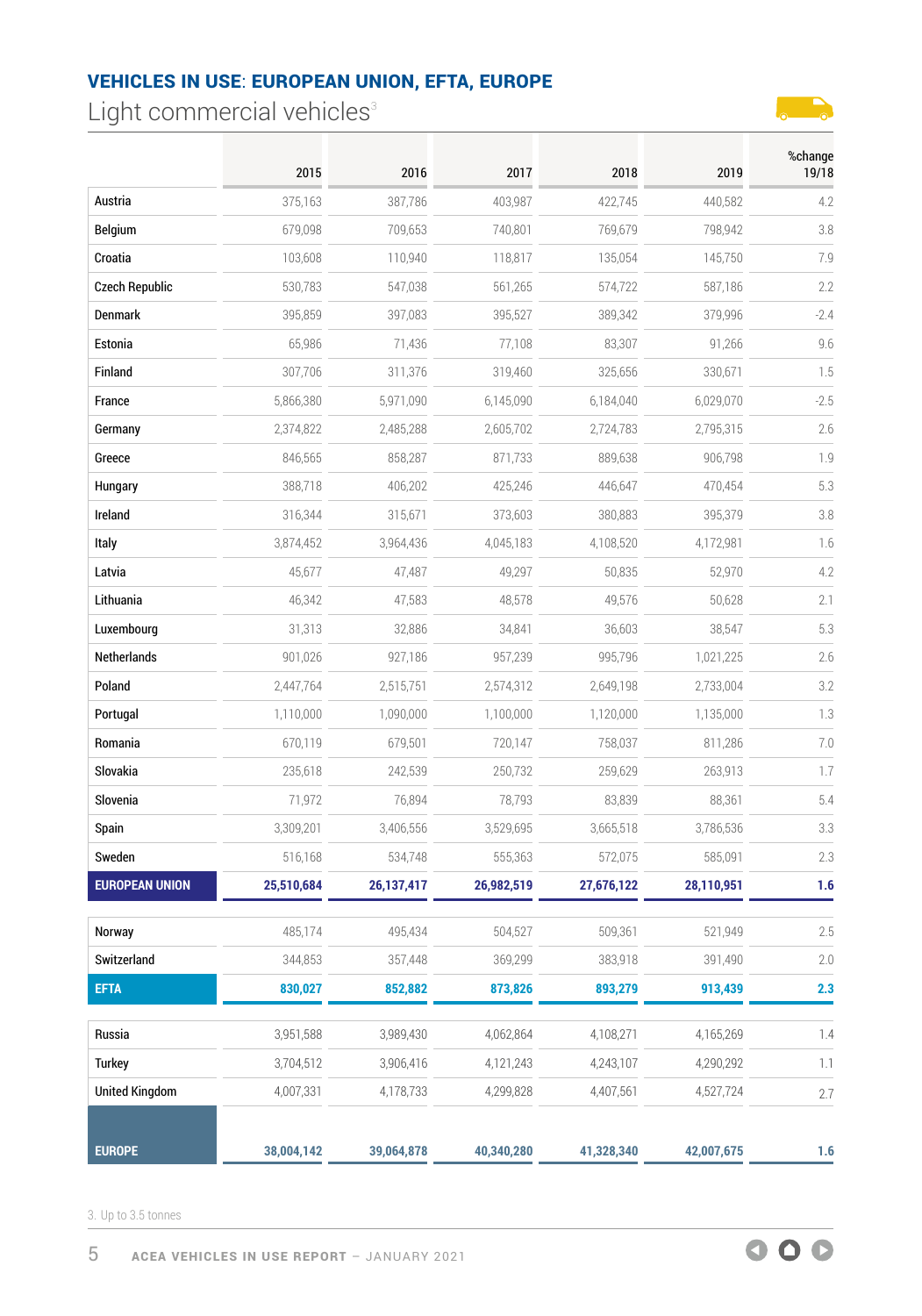<span id="page-5-0"></span>Medium and heavy commercial vehicles $4$ 



|                       | 2015       | 2016       | 2017       | 2018       | 2019       | %change<br>19/18 |
|-----------------------|------------|------------|------------|------------|------------|------------------|
| Austria               | 68,860     | 69,428     | 70,791     | 72,486     | 73,336     | 1.2              |
| <b>Belgium</b>        | 143,697    | 142,744    | 144,293    | 146,081    | 147,756    | 1.1              |
| Croatia               | 42,119     | 43,806     | 45,210     | 45,720     | 47,300     | 3.5              |
| <b>Czech Republic</b> | 180,435    | 183,560    | 186,004    | 187,483    | 186,881    | $-0.3$           |
| Denmark               | 41,529     | 42,066     | 42,489     | 42,751     | 42,586     | $-0.4$           |
| Estonia               | 35,783     | 36.781     | 37,644     | 37,911     | 39.848     | 5.1              |
| Finland               | 95,250     | 94,780     | 95,948     | 96,169     | 95,141     | $-1.1$           |
| France                | 582,500    | 587,190    | 594,100    | 602,410    | 601,040    | $-0.2$           |
| Germany               | 950,054    | 966,972    | 983,972    | 1,001,073  | 1,010,742  | $1.0\,$          |
| Greece                | 230,910    | 227,990    | 223,680    | 229,776    | 226,913    | $-1.2$           |
| Hungary               | 87,666     | 88,592     | 91,760     | 94,966     | 96,109     | 1.2              |
| Ireland               | 46,168     | 46,423     | 46,677     | 47,259     | 48,311     | 2.2              |
| Italy                 | 918,258    | 923,655    | 933,311    | 941,994    | 946,393    | 0.5              |
| Latvia                | 26,743     | 26,981     | 27,905     | 27,710     | 27,852     | 0.5              |
| Lithuania             | 54,003     | 57,901     | 61,465     | 65,996     | 67,111     | 1.7              |
| Luxembourg            | 11,437     | 11,633     | 11,778     | 12,055     | 12,300     | 2.0              |
| Netherlands           | 158,973    | 161,672    | 164,317    | 168,453    | 170,640    | 1.3              |
| Poland                | 980,201    | 1,025,585  | 1,064,671  | 1,108,975  | 1,150,493  | 3.7              |
| Portugal              | 119,000    | 119,700    | 125,600    | 130,000    | 132,500    | 1.9              |
| Romania               | 239,851    | 255,297    | 281,708    | 288,309    | 296,489    | 2.8              |
| Slovakia              | 85,577     | 85,277     | 85,654     | 85,241     | 81,083     | $-4.9$           |
| Slovenia              | 29,648     | 31,667     | 33,572     | 35,864     | 37,285     | $4.0\,$          |
| Spain                 | 556,310    | 570,315    | 584,733    | 590,674    | 607,020    | 2.8              |
| Sweden                | 80,046     | 81,430     | 83,025     | 83,977     | 84,153     | 0.2              |
| <b>EUROPEAN UNION</b> | 5,765,018  | 5,881,445  | 6,020,307  | 6,143,333  | 6,229,282  | 1.4              |
| Norway                | 88,659     | 86,757     | 86,154     | 85,474     | 86,413     | 1.1              |
| Switzerland           | 60,076     | 58,507     | 60,438     | 61,989     | 59,634     | $-3.8$           |
| <b>EFTA</b>           | 148,735    | 145,264    | 146,592    | 147,463    | 146,047    | $-1.0$           |
| Russia                | 3,690,032  | 3,703,635  | 3,733,711  | 3,759,152  | 3,780,977  | 0.6              |
| <b>Turkey</b>         | 804,319    | 825,334    | 838,718    | 845,462    | 844,481    | $-0.1$           |
| <b>United Kingdom</b> | 581,645    | 595,542    | 602,799    | 605,393    | 607,998    | 0.4              |
| <b>EUROPE</b>         | 10,989,749 | 11,151,220 | 11,342,127 | 11,500,803 | 11,608,785 | $0.9\,$          |

4. Over 3.5 tonnes

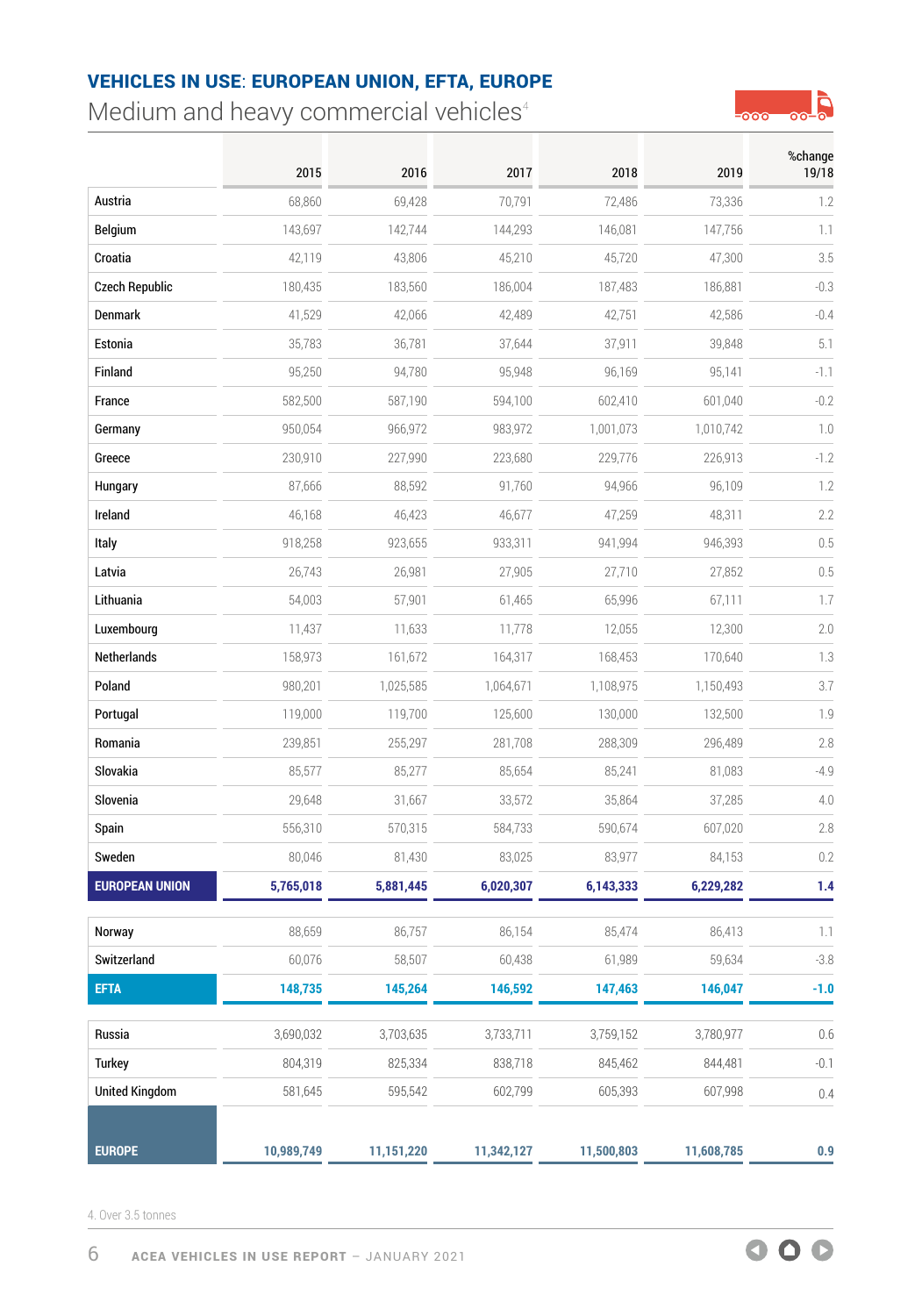## <span id="page-6-0"></span>Buses



|                       | 2015      | 2016      | 2017      | 2018      | 2019      | %change<br>19/18 |
|-----------------------|-----------|-----------|-----------|-----------|-----------|------------------|
| Austria               | 9,679     | 9,825     | 9,956     | 10,037    | 10,148    | 1.1              |
| <b>Belgium</b>        | 15,926    | 15,934    | 15,596    | 16,147    | 16,390    | 1.5              |
| Croatia               | 5,362     | 5,625     | 5,779     | 5,887     | 6,110     | 3.8              |
| <b>Czech Republic</b> | 19,966    | 20,224    | 20,824    | 21,443    | 21,705    | 1.2              |
| Denmark               | 8,858     | 9,052     | 9,077     | 8,982     | 8,942     | $-0.4$           |
| Estonia               | 4,770     | 4,838     | 4,964     | 4,973     | 5,221     | 5.0              |
| Finland               | 12,455    | 12,471    | 12,623    | 12,481    | 12,577    | 0.8              |
| France                | 90,000    | 91,000    | 91,800    | 92,498    | 94,371    | 2.0              |
| Germany               | 78,345    | 78,949    | 79,438    | 80,519    | 81,364    | $1.0\,$          |
| Greece                | 22,873    | 23,460    | 24,016    | 27,970    | 27,988    | 0.1              |
| Hungary               | 17,681    | 18,143    | 18,594    | 19,091    | 19,450    | 1.9              |
| Ireland               | 9,259     | 9,841     | 10,371    | 10,944    | 11,106    | 1.5              |
| Italy                 | 97,991    | 97,817    | 99,100    | 100,042   | 100,149   | 0.1              |
| Latvia                | 4,035     | 4,069     | 4,075     | 4,035     | 3,979     | $-1.4$           |
| Lithuania             | 6,856     | 6,926     | 7,164     | 7,517     | 7,646     | 1.7              |
| Luxembourg            | 1,778     | 1,857     | 1,904     | 1,963     | 1,975     | 0.6              |
| Netherlands           | 9,409     | 9,741     | 10,069    | 10,055    | 10,032    | $-0.2$           |
| Poland                | 109,844   | 113,139   | 116,090   | 119,471   | 122,604   | 2.6              |
| Portugal              | 14,700    | 15,000    | 15,600    | 16,200    | 16,800    | 3.7              |
| Romania               | 21,123    | 21,946    | 22,928    | 23,935    | 25,364    | $6.0$            |
| Slovakia              | 8,944     | 8,810     | 8,955     | 9,078     | 8,929     | $-1.6$           |
| Slovenia              | 2,645     | 2,701     | 2,798     | 2,852     | 2,905     | 1.9              |
| Spain                 | 54,427    | 56,294    | 58,552    | 60,338    | 61,537    | 2.0              |
| Sweden                | 14,114    | 13,890    | 14,421    | 14,378    | 14,914    | 3.7              |
| <b>EUROPEAN UNION</b> | 641,040   | 651,552   | 664,694   | 680,836   | 692,207   | 1.7              |
| Norway                | 16,716    | 16,307    | 16,080    | 15,644    | 15,876    | 1.5              |
| Switzerland           | 15,684    | 15,602    | 15,431    | 15,435    | 13,749    | $-10.9$          |
| <b>EFTA</b>           | 32,400    | 31,909    | 31,511    | 31,079    | 29,625    | $-4.7$           |
| Russia                | 390,938   | 395,326   | 400,845   | 405,737   | 409,908   | $1.0\,$          |
| Turkey                | 217,056   | 220,361   | 221,885   | 218,523   | 213,358   | $-2.4$           |
| <b>United Kingdom</b> | 88,186    | 87,778    | 86,607    | 84,391    | 82,448    | $-2.3$           |
| <b>EUROPE</b>         | 1,369,620 | 1,386,926 | 1,405,542 | 1,420,566 | 1,427,546 | 0.5              |

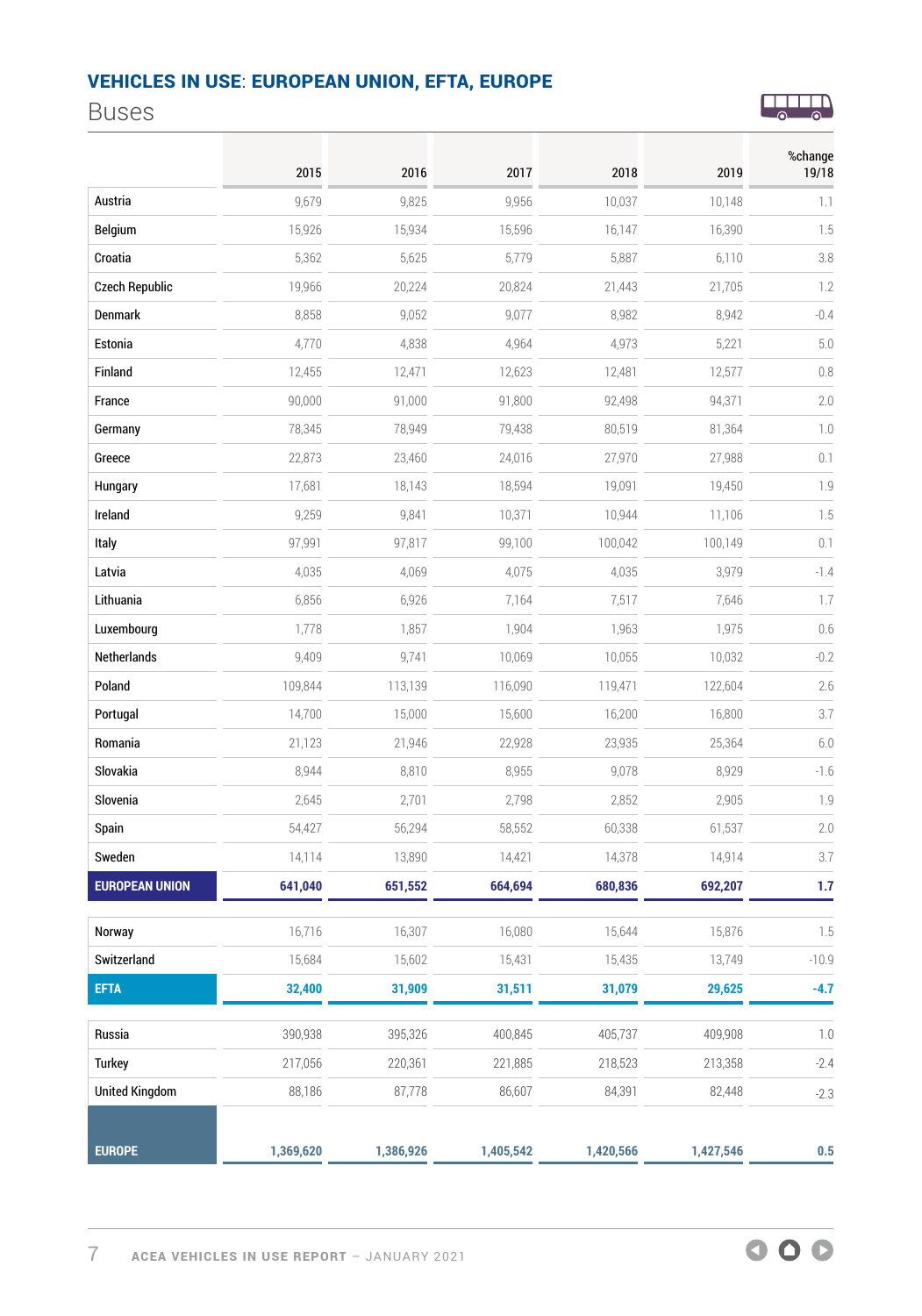<span id="page-7-0"></span>Total commercial vehicles and buses

|                       | 2015       | 2016       | 2017       | 2018       | 2019       | %change<br>19/18 |
|-----------------------|------------|------------|------------|------------|------------|------------------|
| Austria               | 453,702    | 467,039    | 484,734    | 505,268    | 524,066    | 3.7              |
| <b>Belgium</b>        | 838,721    | 868,331    | 900,690    | 931,907    | 963,088    | 3.3              |
| Croatia               | 151,089    | 160,371    | 169,806    | 186,661    | 199,160    | 6.7              |
| <b>Czech Republic</b> | 731,184    | 750,822    | 768,093    | 783,648    | 795,772    | 1.5              |
| Denmark               | 446,246    | 448,201    | 447,093    | 441,075    | 431,524    | $-2.2$           |
| Estonia               | 106,539    | 113,055    | 119,716    | 126,191    | 136,335    | 8.0              |
| Finland               | 415,411    | 418,627    | 428,031    | 434,306    | 438,389    | 0.9              |
| France                | 6,538,880  | 6,649,280  | 6,830,990  | 6,878,948  | 6,724,481  | $-2.2$           |
| Germany               | 3,403,221  | 3,531,209  | 3,669,112  | 3,806,375  | 3,887,421  | 2.1              |
| Greece                | 1,100,348  | 1,109,737  | 1,119,429  | 1,147,384  | 1,161,699  | 1.2              |
| Hungary               | 494,065    | 512,937    | 535,600    | 560,704    | 586,013    | 4.5              |
| Ireland               | 371,771    | 371,935    | 430,651    | 439,086    | 454,796    | 3.6              |
| Italy                 | 4,890,701  | 4,985,908  | 5,077,594  | 5,150,556  | 5,219,523  | 1.3              |
| Latvia                | 76,455     | 78,537     | 81,277     | 82,580     | 84,801     | 2.7              |
| Lithuania             | 107,201    | 112,410    | 117,207    | 123,089    | 125,385    | 1.9              |
| Luxembourg            | 44,528     | 46,376     | 48,523     | 50,621     | 52,822     | 4.3              |
| Netherlands           | 1,069,408  | 1,098,599  | 1,131,625  | 1,174,304  | 1,201,897  | 2.3              |
| Poland                | 3,537,809  | 3,654,475  | 3,755,073  | 3,877,644  | 4,006,101  | 3.3              |
| Portugal              | 1,243,700  | 1,224,700  | 1,241,200  | 1,266,200  | 1,284,300  | 1.4              |
| Romania               | 931,093    | 956,744    | 1,024,783  | 1,070,281  | 1,133,139  | 5.9              |
| Slovakia              | 330,139    | 336,626    | 345,341    | 353,948    | 353,925    | $-0.01$          |
| Slovenia              | 104,265    | 111,262    | 115,163    | 122,555    | 128,551    | 4.9              |
| Spain                 | 3,919,938  | 4,033,165  | 4,172,980  | 4,316,530  | 4,455,093  | 3.2              |
| Sweden                | 610,328    | 630,068    | 652,809    | 670,430    | 684,158    | 2.0              |
| <b>EUROPEAN UNION</b> | 31,916,742 | 32,670,414 | 33,667,520 | 34,500,291 | 35,032,440 | 1.5              |
| Norway                | 590,549    | 598,498    | 606,761    | 610,479    | 624,238    | 2.3              |
| Switzerland           | 420,613    | 431,557    | 445,168    | 461,342    | 464,873    | 0.8              |
| <b>EFTA</b>           | 1,011,162  | 1,030,055  | 1,051,929  | 1,071,821  | 1,089,111  | 1.6              |
| Russia                | 8,032,558  | 8,088,391  | 8,197,420  | 8,273,160  | 8,356,154  | $1.0$            |
| <b>Turkey</b>         | 4,725,887  | 4,952,111  | 5,181,846  | 5,307,092  | 5,348,131  | 0.8              |
| <b>United Kingdom</b> | 4,677,162  | 4,862,053  | 4,989,234  | 5,097,345  | 5,218,170  | 2.4              |
| <b>EUROPE</b>         | 50,363,511 | 51,603,024 | 53,087,949 | 54,249,709 | 55,044,006 | 1.5              |

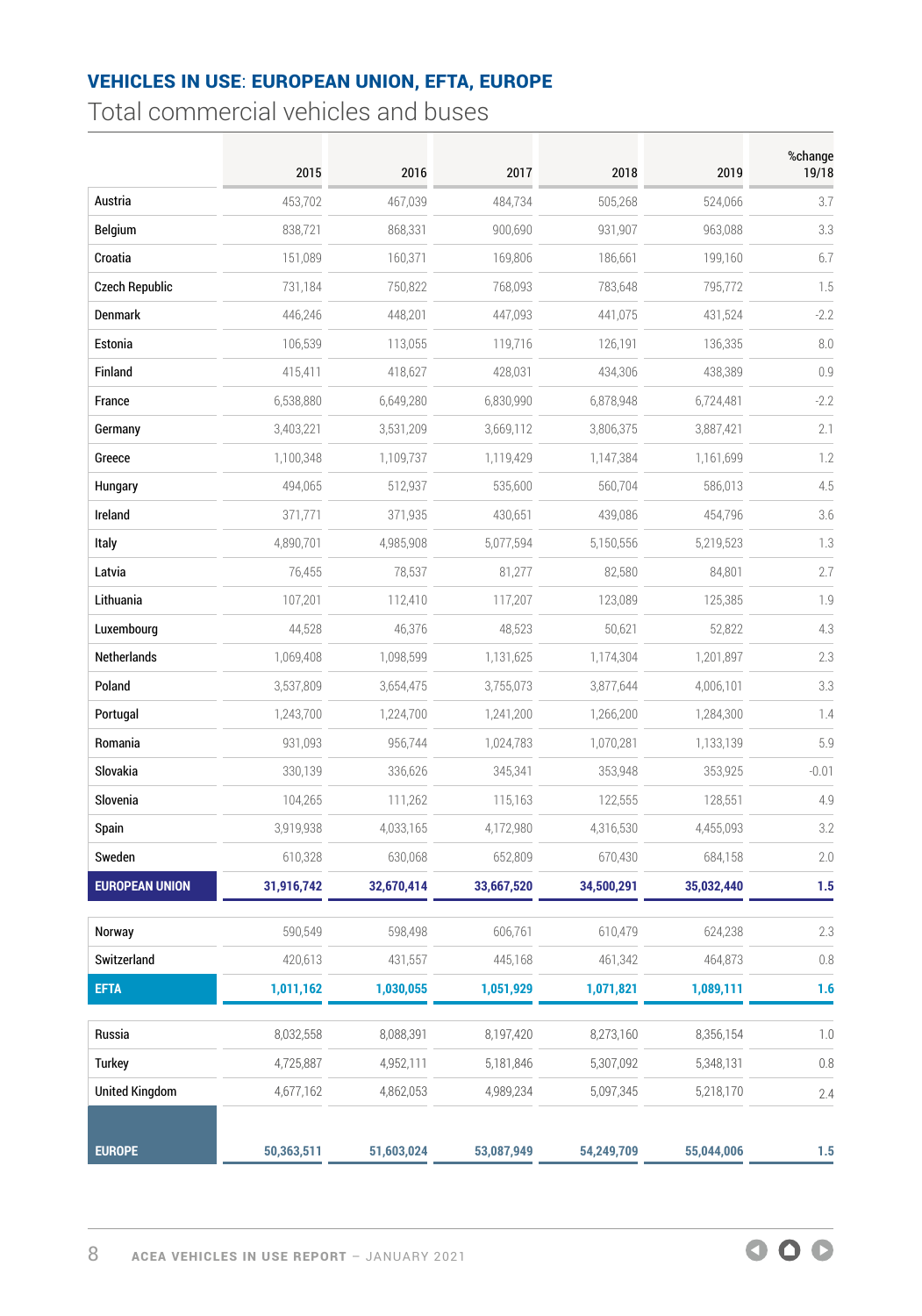<span id="page-8-0"></span>Total motor vehicles

|                       | 2015        | 2016        | 2017        | 2018        | 2019        | %change<br>19/18 |
|-----------------------|-------------|-------------|-------------|-------------|-------------|------------------|
| Austria               | 5,201,750   | 5,288,596   | 5,383,312   | 5,484,120   | 5,563,614   | 1.4              |
| <b>Belgium</b>        | 6,426,136   | 6,538,097   | 6,635,970   | 6,714,591   | 6,776,859   | 0.9              |
| Croatia               | 1,627,318   | 1,688,490   | 1,737,689   | 1,852,052   | 1,928,071   | 4.1              |
| <b>Czech Republic</b> | 5,889,700   | 6,119,482   | 6,360,831   | 6,586,168   | 6,785,310   | 3.0              |
| Denmark               | 2,838,426   | 2,914,147   | 2,977,066   | 3,034,660   | 3,081,749   | 1.6              |
| Estonia               | 783,131     | 816,206     | 845,660     | 872,655     | 931,261     | 6.7              |
| Finland               | 3,028,333   | 3,048,059   | 3,096,961   | 3,130,640   | 3,158,696   | 0.9              |
| France                | 43,996,880  | 44,583,280  | 45,201,990  | 45,214,948  | 44,939,481  | $-0.6$           |
| Germany               | 48,474,430  | 49,334,769  | 50,143,706  | 50,902,159  | 51,603,398  | 1.4              |
| Greece                | 6,205,256   | 6,235,761   | 6,288,455   | 6,311,567   | 6,408,994   | 1.5              |
| Hungary               | 3,686,197   | 3,821,432   | 4,003,461   | 4,199,078   | 4,395,683   | 4.7              |
| Ireland               | 2,403,226   | 2,461,354   | 2,494,671   | 2,543,146   | 2,626,894   | 3.3              |
| Italy                 | 42,241,934  | 42,862,046  | 43,597,915  | 44,168,726  | 44,764,755  | 1.3              |
| Latvia                | 652,140     | 672,832     | 699,068     | 719,251     | 741,676     | 3.1              |
| Lithuania             | 1,261,060   | 1,302,556   | 1,329,361   | 1,361,208   | 1,389,469   | 2.1              |
| Luxembourg            | 425,633     | 437,309     | 451,781     | 465,749     | 479,146     | 2.9              |
| Netherlands           | 9,405,822   | 9,537,917   | 9,726,225   | 9,961,587   | 10,140,469  | 1.8              |
| Poland                | 24,261,232  | 25,329,863  | 26,258,652  | 27,306,660  | 28,366,267  | 3.9              |
| Portugal              | 5,781,700   | 5,824,700   | 6,041,200   | 6,281,200   | 6,489,300   | 3.3              |
| Romania               | 6,084,275   | 6,427,322   | 7,021,160   | 7,521,031   | 8,034,375   | 6.8              |
| Slovakia              | 2,367,911   | 2,461,598   | 2,573,459   | 2,680,735   | 2,745,280   | 2.4              |
| Slovenia              | 1,220,271   | 1,254,480   | 1,307,521   | 1,343,369   | 1,373,563   | 2.2              |
| Spain                 | 26,713,286  | 27,353,455  | 28,115,002  | 28,836,817  | 29,463,309  | 2.2              |
| Sweden                | 5,279,391   | 5,398,128   | 5,498,418   | 5,541,213   | 5,572,062   | 0.6              |
| <b>EUROPEAN UNION</b> | 256,255,438 | 261,711,879 | 267,789,534 | 273,033,330 | 277,759,682 | 1.7              |
| Norway                | 3,182,873   | 3,237,743   | 3,299,782   | 3,330,492   | 3,393,228   | 1.9              |
| Switzerland           | 4,924,478   | 5,003,551   | 5,065,798   | 5,126,732   | 5,037,061   | $-1.7$           |
| <b>EFTA</b>           | 8,107,351   | 8,241,294   | 8,365,580   | 8,457,224   | 8,430,289   | $-0.3$           |
| Russia                | 48,881,846  | 49,694,718  | 50,573,828  | 51,799,028  | 52,884,759  | 2.1              |
| <b>Turkey</b>         | 15,315,224  | 16,270,109  | 17,217,824  | 17,705,282  | 17,851,180  | 0.8              |
| <b>United Kingdom</b> | 38,219,610  | 39,240,439  | 39,675,562  | 39,985,260  | 40,386,429  | $1.0\,$          |
| <b>EUROPE</b>         | 366,779,469 | 375,158,439 | 383,622,328 | 390,980,124 | 397,312,339 | 1.6              |

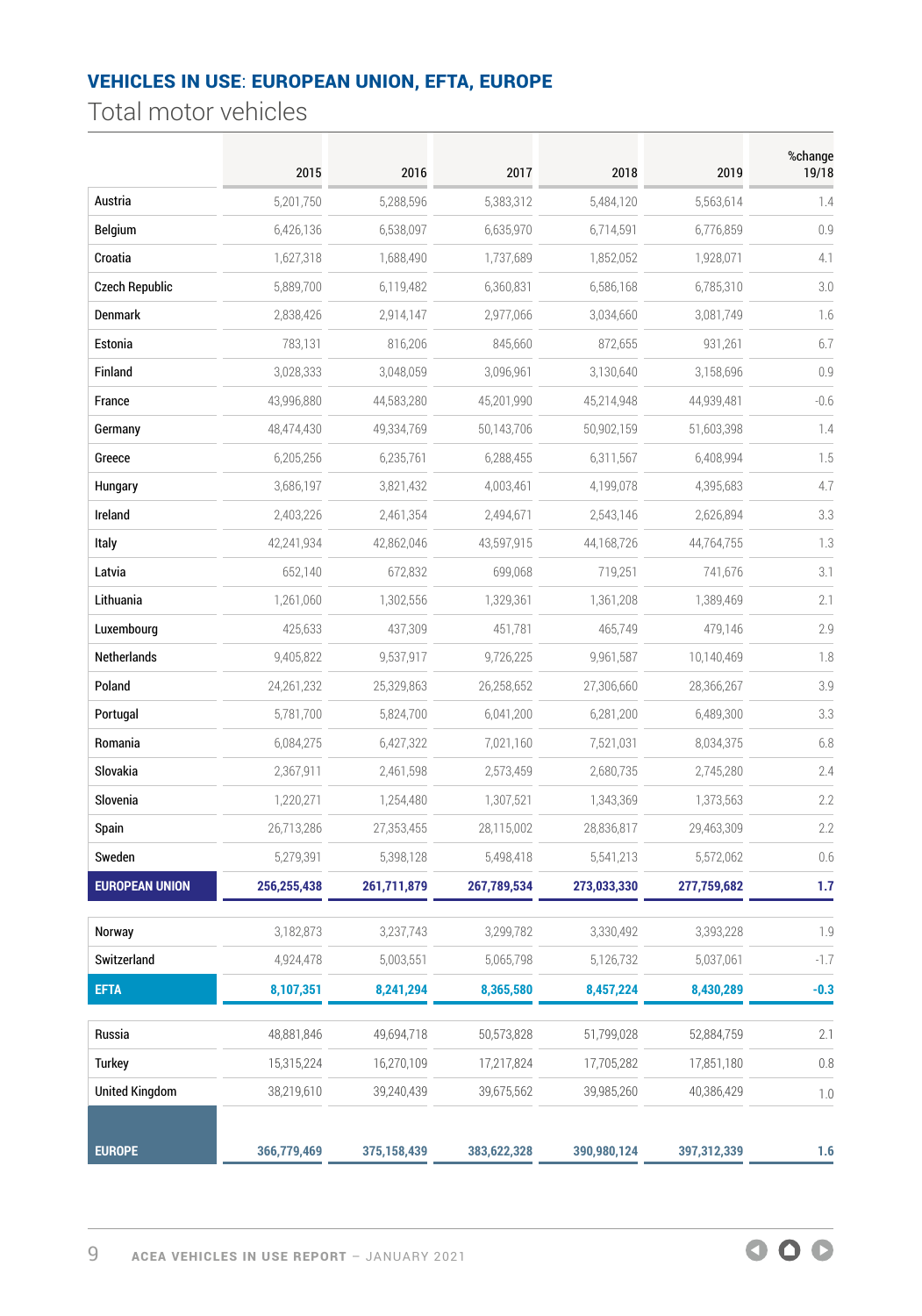<span id="page-9-0"></span>Passenger cars



|                       | 2019                     | 2018      | 2017                     | 2016                     | 2015<br>$(5$ years) | 2014                     | 2013                     | 2012                     | 2011                     | 2010<br>(≤10 years) | >10 years  | Total      | Average age<br>(in years) |
|-----------------------|--------------------------|-----------|--------------------------|--------------------------|---------------------|--------------------------|--------------------------|--------------------------|--------------------------|---------------------|------------|------------|---------------------------|
| Austria               | 285,606                  | 308,882   | 332,294                  | 315,133                  | 297,271             | 288,496                  | 295,397                  | 307,447                  | 314,571                  | 276,887             | 2,017,564  | 5,039,548  | 8.3                       |
| <b>Belgium</b>        | 501,259                  | 503,310   | 491,963                  | 464,002                  | 383,339             | 343,458                  | 324,597                  | 306,945                  | 345,576                  | 304,529             | 1,844,793  | 5,813,771  | 9.1                       |
| Croatia               | $\overline{\phantom{a}}$ | $\equiv$  | $\overline{\phantom{m}}$ | $\overline{\phantom{m}}$ | (326, 638)          | $\overline{\phantom{a}}$ | $\overline{\phantom{a}}$ | $\overline{\phantom{m}}$ | $\overline{\phantom{a}}$ | (577, 463)          | 1,151,448  | 1,728,911  | 14.6                      |
| <b>Czech Republic</b> | 249,915                  | 261,437   | 271,595                  | 259,693                  | 230,857             | 192,314                  | 164,736                  | 174,009                  | 173,282                  | 169,236             | 3,842,464  | 5,989,538  | 14.9                      |
| <b>Denmark</b>        | 204,400                  | 194,911   | 199,529                  | 194,935                  | 190,272             | 176,067                  | 171,142                  | 159,901                  | 147,326                  | 127,000             | 884,742    | 2,650,225  | 8.8                       |
| Estonia               | 24,406                   | 23,851    | 23,920                   | 23,579                   | 23,709              | 24,809                   | 23,994                   | 25,379                   | 24,702                   | 18,827              | 557,750    | 794,926    | 16.7                      |
| Finland               | 109,595                  | 120,061   | 121,033                  | 125,674                  | 118,500             | 115,618                  | 112,924                  | 119,808                  | 136,638                  | 119,861             | 1,520,595  | 2,720,307  | 12.2                      |
| France                | 2,341,000                | 2,317,000 | 2,257,000                | 2,155,000                | 1,929,000           | 1,783,000                | 1,798,000                | 1,877,000                | 2,127,000                | 2,135,000           | 17,496,000 | 38,215,000 | 10.2                      |
| Germany               | 3,285,437                | 3,210,512 | 3,261,026                | 2,966,117                | 2,762,454           | 2,585,468                | 2,469,862                | 2,525,996                | 2,516,171                | 2,206,106           | 19,926,828 | 47,715,977 | 9.6                       |
| Greece                | 113,338                  | 101,807   | 86,389                   | 77,335                   | 74,201              | 68,905                   | 56,793                   | 56,411                   | 92,891                   | 133,836             | 4,385,389  | 5,247,295  | 16.0                      |
| Hungary               | 128,092                  | 114,861   | 104,364                  | 92,300                   | 87,636              | 86,204                   | 82,734                   | 90,066                   | 93,399                   | 87,281              | 2,842,733  | 3,809,670  | 13.5                      |
| Ireland               | 109,291                  | 130,068   | 143,340                  | 174,698                  | 166,377             | 144,939                  | 121,765                  | 126,383                  | 134,011                  | 132,120             | 789,106    | 2,172,098  | 8.4                       |
| Italy                 | 2,029,591                | 2,007,930 | 2,037,790                | 1,880,704                | 1,595,948           | 1,346,404                | 1,262,557                | 1,318,654                | 1,627,793                | 1,808,837           | 22,629,024 | 39,545,232 | 11.4                      |
| Latvia                | 15,916                   | 14,857    | 15,193                   | 14,228                   | 14,299              | 15,446                   | 15,184                   | 17,859                   | 20,191                   | 17,669              | 496,033    | 656,875    | 14.0                      |
| Lithuania             | 23,563                   | 22,515    | 22,158                   | 21,683                   | 24,679              | 24,055                   | 25,864                   | 29,057                   | 35,124                   | 34,566              | 1,000,820  | 1,264,084  | 16.8                      |
| Luxembourg            | 51,833                   | 49,209    | 46,109                   | 39,681                   | 30,220              | 28,188                   | 23,073                   | 22,088                   | 19,720                   | 17,641              | 98,562     | 426,324    | 6.5                       |
| Netherlands           | 459,707                  | 489,807   | 467,214                  | 440,747                  | 500,072             | 430,337                  | 450,401                  | 522,362                  | 569,585                  | 497,072             | 4,111,268  | 8,938,572  | 11.0                      |
| Poland                | 531,468                  | 505,680   | 482,966                  | 450,386                  | 431,814             | 415,563                  | 418,421                  | 466,058                  | 547,161                  | 580,255             | 19,530,394 | 24,360,166 | 14.1                      |
| Portugal              | 208,695                  | 230,258   | 232,313                  | 228,281                  | 217,139             | 190,093                  | 155,304                  | 138,620                  | 186,895                  | 244,511             | 3,172,891  | 5,205,000  | 12.8                      |
| Romania               | 120,525                  | 94,337    | 74,658                   | 105,869                  | 112,239             | 130,196                  | 158,909                  | 107,748                  | 122,792                  | 193,481             | 5,680,482  | 6,901,236  | 16.5                      |
| Slovakia              | 98,388                   | 93,195    | 92,993                   | 92,334                   | 88,967              | 87,078                   | 81,922                   | 88,351                   | 95,463                   | 93,247              | 1,479,417  | 2,391,355  | 14.0                      |
| Slovenia              | 46,658                   | 53,885    | 59,701                   | 62,352                   | 65,768              | 61,557                   | 58,579                   | 61,276                   | 67,699                   | 62,195              | 645,342    | 1,245,012  | 11.7                      |
| Spain                 | 1,205,207                | 1,221,166 | 1,131,544                | 1,054,954                | 958,807             | 794,514                  | 659,317                  | 624,794                  | 725,718                  | 905,502             | 15,726,693 | 25,008,216 | 12.7                      |
| Sweden                | 248,495                  | 302,351   | 331,331                  | 330,630                  | 303,864             | 272,967                  | 239,857                  | 236,915                  | 269,202                  | 251,892             | 2,100,400  | 4,887,904  | 10.0                      |
| <b>EUROPEAN UNION</b> |                          |           |                          |                          |                     |                          |                          |                          |                          |                     |            |            | 11.5                      |
| Norway                | 142,556                  | 153,187   | 165,836                  | 157,307                  | 163,533             | 156,395                  | 157,758                  | 156,044                  | 157,641                  | 143,879             | 1,214,854  | 2,768,990  | 10.7                      |
| Switzerland           | 302,951                  | 299,997   | 310,698                  | 311,850                  | 318,902             | 295,320                  | 294,662                  | 308,759                  | 292,554                  | 250,133             | 1,586,362  | 4,572,188  | 8.6                       |
| <b>United Kingdom</b> | 2,296,506                | 2,333,720 | 2,485,552                | 2,610,586                | 2,525,071           | 2,352,984                | 2,132,636                | 1,894,148                | 1,765,108                | 1,819,666           | 12,952,282 | 35,168,259 | $8.0\,$                   |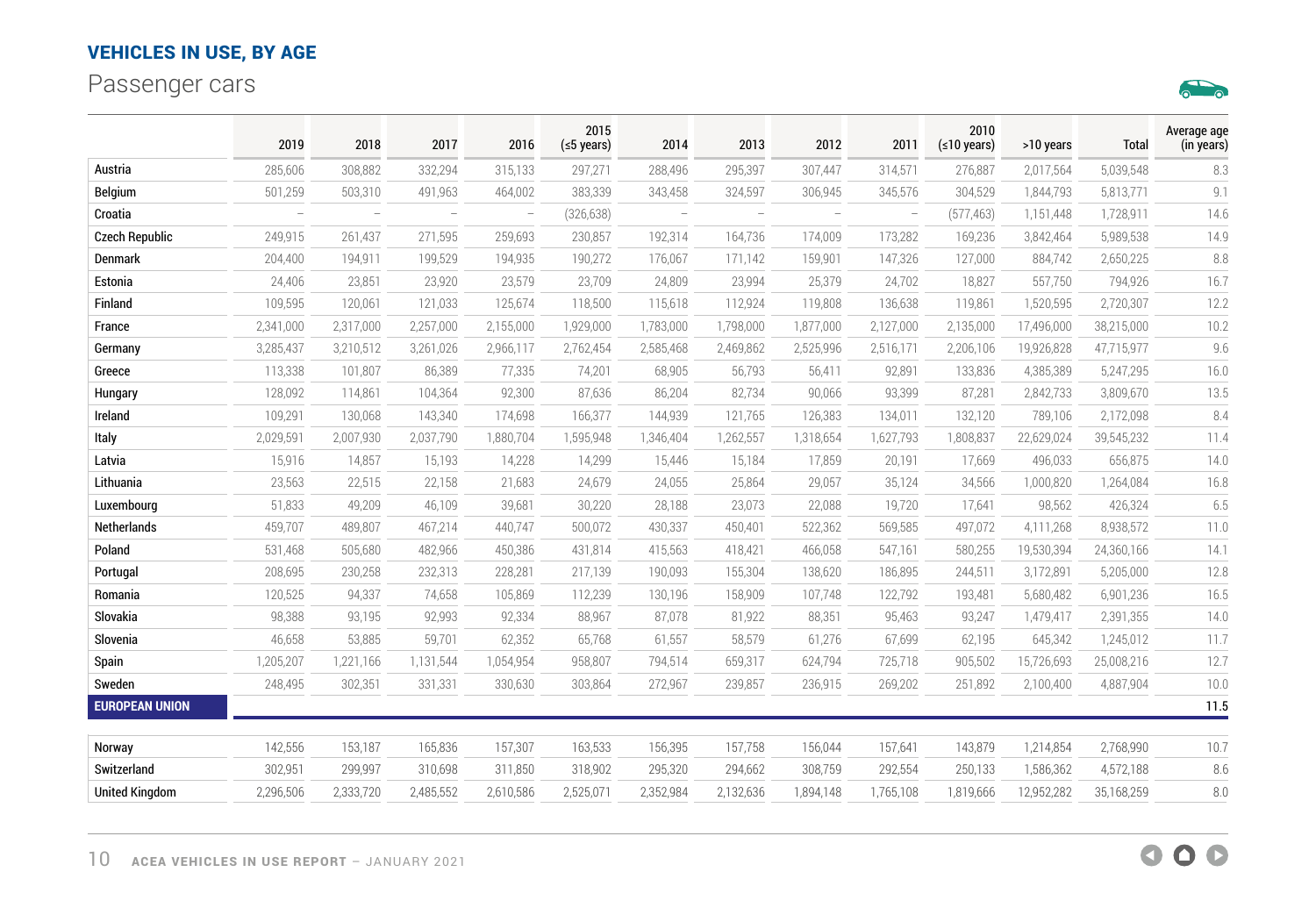<span id="page-10-0"></span>Light commercial vehicles<sup>5</sup>



|                       | 2019     | 2018                     | 2017    | 2016     | 2015<br>$(5$ years) | 2014                     | 2013                     | 2012                     | 2011                     | 2010<br>$(10 \text{ years})$ | >10 years | Total     | Average age<br>(in years) |
|-----------------------|----------|--------------------------|---------|----------|---------------------|--------------------------|--------------------------|--------------------------|--------------------------|------------------------------|-----------|-----------|---------------------------|
| Austria               | 41,453   | 42,061                   | 38,281  | 34,088   | 30,391              | 28,460                   | 26,992                   | 26,388                   | 25,863                   | 20,146                       | 126,459   | 440,582   | 6.2                       |
| Belgium               | 77,352   | 72,108                   | 69,269  | 61,369   | 53,534              | 44 883                   | 43,696                   | 42,274                   | 43,536                   | 35,552                       | 255,369   | 798,942   | 8.6                       |
| Croatia               | $\equiv$ | $\overline{\phantom{a}}$ | $\sim$  | $\equiv$ | (44, 569)           | $\overline{\phantom{0}}$ | $\overline{\phantom{a}}$ | $\overline{\phantom{0}}$ | $\overline{\phantom{0}}$ | (68, 193)                    | 77,557    | 145,750   | 12.0                      |
| <b>Czech Republic</b> | 20,436   | 20,225                   | 19,398  | 19,239   | 17,131              | 13,165                   | 11,669                   | 11,821                   | 13,269                   | 11,576                       | 429,257   | 587,186   | 12.9                      |
| Denmark               | 32,716   | 33,142                   | 34,269  | 34,377   | 27,826              | 22,408                   | 17,952                   | 16,433                   | 15,649                   | 9,630                        | 135,594   | 379,996   | 8.1                       |
| Estonia               | 4,439    | 4,961                    | 4,782   | 4,632    | 4,380               | 3,808                    | 3,610                    | 3,756                    | 3,708                    | 2,434                        | 50,756    | 91,266    | 15.5                      |
| Finland               | 14,645   | 15,648                   | 15,846  | 14,296   | 12,629              | 12,082                   | 11,903                   | 13,100                   | 16,468                   | 12,360                       | 191,694   | 330,671   | 12.8                      |
| France                | 450,658  | 431,390                  | 407,185 | 366,262  | 299,350             | 265,846                  | 255,761                  | 258,734                  | 284,389                  | 264,803                      | 2,744,692 | 6,029,070 | 10.4                      |
| Germany               | 328,863  | 304,200                  | 283,925 | 256,662  | 218,983             | 208,148                  | 192,975                  | 189,555                  | 191,021                  | 148,909                      | 952,852   | 3,276,093 | 8.1                       |
| Greece                | 7,956    | 6,861                    | 6,550   | 5,472    | 5,531               | 4,771                    | 3,270                    | 3,669                    | 6,159                    | 10,238                       | 846,321   | 906,798   | 19.5                      |
| Hungary               | 22,770   | 19,765                   | 18,453  | 20,284   | 18,736              | 17,858                   | 14,234                   | 14,604                   | 16,382                   | 14,120                       | 293,248   | 470,454   | 11.8                      |
| Ireland               | 24,931   | 26,459                   | 26,657  | 32,549   | 30,205              | 24,785                   | 19,284                   | 17,394                   | 16,810                   | 14,197                       | 162,108   | 395,379   | 8.8                       |
| Italy                 | 178,838  | 184,183                  | 195,424 | 200,144  | 129,151             | 112,796                  | 94,000                   | 105,176                  | 143,664                  | 159,961                      | 2,669,644 | 4,172,981 | 12.6                      |
| Latvia                | 2,448    | 2,259                    | 2,247   | 2,369    | 2,588               | 2,852                    | 2,595                    | 3,012                    | 2,686                    | 1,985                        | 27,929    | 52,970    | 10.9                      |
| Lithuania             | 3,017    | 2,797                    | 2,796   | 2,543    | 2,386               | 2,162                    | 2,167                    | 2,203                    | 2,595                    | 1,832                        | 26,130    | 50,628    | 11.7                      |
| Luxembourg            | 4,934    | 4,440                    | 4,164   | 3,602    | 3,159               | 2,541                    | 2,117                    | 1,960                    | 1,942                    | 1,454                        | 8,234     | 38,547    | 6.2                       |
| Netherlands           | 77,675   | 81,762                   | 77,589  | 74,801   | 61,786              | 54,427                   | 50,692                   | 52,619                   | 53,017                   | 41,987                       | 394,870   | 1,021,225 | 9.8                       |
| Poland                | 65,946   | 65,679                   | 59,861  | 63,042   | 60,659              | 75,547                   | 57,825                   | 61,538                   | 76,728                   | 122,764                      | 2,023,415 | 2,733,004 | 13.6                      |
| Portugal              | 32,899   | 37,923                   | 34,650  | 31,851   | 29,282              | 25,573                   | 18,570                   | 15,195                   | 33,054                   | 42,207                       | 833,796   | 1,135,000 | 14.5                      |
| Romania               | 12,294   | 12,433                   | 12,427  | 14,327   | 14,960              | 17,919                   | 22,065                   | 16,039                   | 15,462                   | 15,773                       | 657,587   | 811,286   | 16.3                      |
| Slovakia              | 8,465    | 8,855                    | 7,971   | 8,198    | 7,595               | 6,086                    | 5,647                    | 6,233                    | 7,294                    | 8,583                        | 188,986   | 263,913   | 13.8                      |
| Slovenia              | 6,242    | 7,126                    | 7,310   | 6,591    | 5,664               | 4,847                    | 4,185                    | 4,047                    | 4,401                    | 3,440                        | 34,509    | 88,361    | 9.2                       |
| Spain                 | 210,309  | 206,235                  | 192,053 | 165,795  | 149,057             | 109,015                  | 80,977                   | 72,103                   | 96,285                   | 107,694                      | 2,397,013 | 3,786,536 | 13.0                      |
| Sweden                | 37,574   | 57,595                   | 62,747  | 59,228   | 50,700              | 43,975                   | 35,705                   | 36,439                   | 44,524                   | 34,706                       | 206,051   | 669,244   | 8.4                       |
| <b>EUROPEAN UNION</b> |          |                          |         |          |                     |                          |                          |                          |                          |                              |           |           | 11.6                      |
| Norway                | 37,416   | 36,960                   | 35,638  | 35,249   | 32,748              | 28,853                   | 30,053                   | 30,731                   | 33,355                   | 26,643                       | 194,303   | 521,949   | 9.1                       |
| Switzerland           | 34,689   | 32,578                   | 32,042  | 29,255   | 29,502              | 26,654                   | 25,752                   | 25,938                   | 23,852                   | 18,741                       | 112,487   | 391,490   | $8.0\,$                   |
| <b>United Kingdom</b> | 366,829  | 354,431                  | 352,830 | 359,313  | 347,914             | 292,032                  | 242,139                  | 207,921                  | 220,822                  | 185,098                      | 1,598,395 | 4,527,724 | 7.8                       |

5. Data for Germany and Sweden includes trucks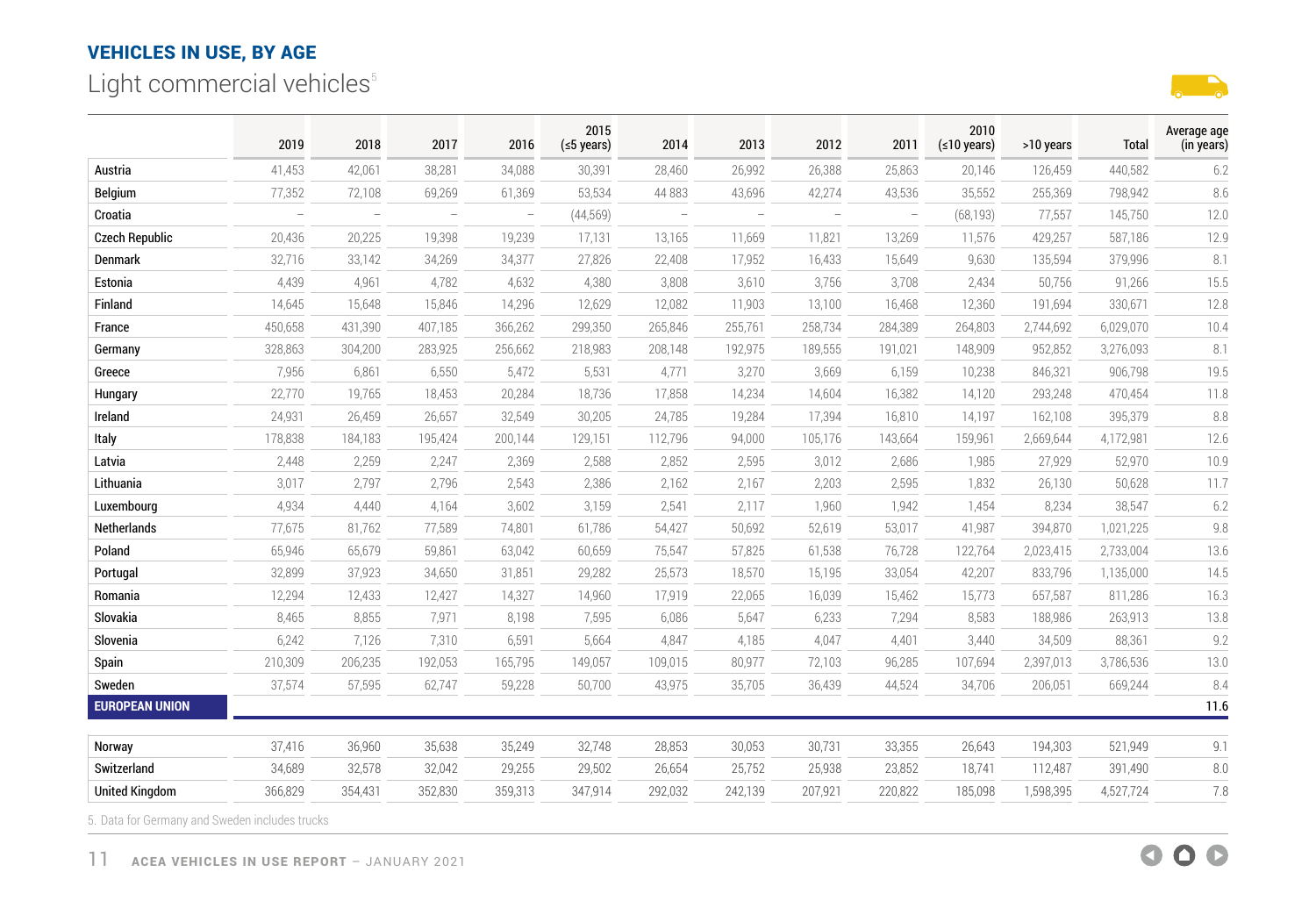# <span id="page-11-0"></span>Medium and heavy commercial vehicles<sup>6</sup>



|                       | 2019   | 2018   | 2017   | 2016   | 2015<br>$(5$ years)      | 2014                     | 2013   | 2012   | 2011   | 2010<br>(≤10 years) | >10 years | Total     | Average age<br>(in years) |
|-----------------------|--------|--------|--------|--------|--------------------------|--------------------------|--------|--------|--------|---------------------|-----------|-----------|---------------------------|
| Austria               | 6,958  | 6,827  | 6,505  | 5,949  | 4,957                    | 4,873                    | 4,394  | 3,760  | 3,765  | 2,828               | 22,520    | 73,336    | 6.4                       |
| <b>Belgium</b>        | 11,233 | 10,445 | 9,487  | 8,745  | 7,688                    | 7,155                    | 6,298  | 6,465  | 6,306  | 4,974               | 68,960    | 147,756   | 15.8                      |
| Croatia               | 1,206  | 1,452  | 1,464  | 1,606  | 1,693                    | 1,775                    | 1,654  | 1,583  | 1,929  | 1,370               | 31,568    | 47,300    | 14.4                      |
| <b>Czech Republic</b> | 9,852  | 9,894  | 10,008 | 11,063 | 10,732                   | 9,054                    | 8,643  | 7,234  | 7,962  | 5,445               | 96,994    | 186,881   | 17.2                      |
| Denmark               | 4,359  | 4,260  | 4,096  | 4,031  | 3,452                    | 2,512                    | 2,687  | 1,879  | 1,468  | 1,120               | 12,722    | 42,586    | 10.2                      |
| Estonia               | 1,047  | 1,113  | 1,151  | 976    | 870                      | 903                      | 976    | 1,037  | 1,017  | 559                 | 30,199    | 39,848    | 18.0                      |
| Finland               | 3,884  | 3,830  | 3,431  | 3,358  | 2,968                    | 3,083                    | 3,841  | 3,390  | 3,523  | 2,719               | 61,114    | 95,141    | 13.9                      |
| France                | 58,000 | 54,000 | 50,000 | 46,000 | 38,000                   | 32,000                   | 32,000 | 29,000 | 28,000 | 18,000              | 216,040   | 601,040   | 9.3                       |
| Germany               | 57,278 | 55,304 | 51,524 | 44,752 | 36,462                   | 29,892                   | 25,857 | 21,849 | 20,040 | 15,463              | 173,643   | 532,064   | 9.5                       |
| Greece                | 422    | 342    | 439    | 280    | 435                      | 331                      | 250    | 79     | 242    | 719                 | 223,374   | 226,913   | 21.2                      |
| Hungary               | 5,368  | 6,522  | 6,073  | 4,829  | 4,692                    | 3,562                    | 3,803  | 3,440  | 3,759  | 2,575               | 51,486    | 96,109    | 11.2                      |
| Ireland               | 2,257  | 2,245  | 2,306  | 2,744  | 2,265                    | 2,380                    | 2,837  | 2,373  | 2,212  | 1,636               | 25,056    | 48,311    | 10.4                      |
| Italy                 | 23,004 | 30,595 | 29,883 | 29,398 | 19,330                   | 15,458                   | 16,313 | 16,508 | 22,915 | 22,703              | 720,286   | 946,393   | 14.3                      |
| Latvia                | 1,215  | 1,618  | 1,491  | 1,519  | 1,035                    | 792                      | 1,055  | 1,128  | 1,115  | 567                 | 16,317    | 27,852    | 12.7                      |
| Lithuania             | 7,308  | 7,417  | 5,295  | 4,408  | 2,967                    | 1,928                    | 3,140  | 2,242  | 2,306  | 1,320               | 28,780    | 67,111    | 10.3                      |
| Luxembourg            | 1,447  | 1,405  | 1,375  | 1,275  | 979                      | 789                      | 595    | 474    | 524    | 403                 | 3,034     | 12,300    | 6.7                       |
| Netherlands           | 15,123 | 14,758 | 14,175 | 14,976 | 12,727                   | 9,840                    | 10,592 | 9,114  | 8,183  | 6,488               | 54,664    | 170,640   | 9.6                       |
| Poland                | 28,791 | 30,664 | 28,627 | 28,452 | 26,150                   | 24,055                   | 28,580 | 28,876 | 32,377 | 21,983              | 871,938   | 1,150,493 | 12.2                      |
| Portugal              | 4,648  | 5,242  | 5,636  | 4,831  | 4,414                    | 4,007                    | 3,431  | 2,950  | 3,909  | 3,876               | 89,556    | 132,500   | 14.9                      |
| Romania               | 6,089  | 5,736  | 5,751  | 8,938  | 11,568                   | 9,438                    | 10,695 | 7,450  | 7,053  | 5,145               | 218,626   | 296,489   | 16.1                      |
| Slovakia              | 3,920  | 5,084  | 5,155  | 4,711  | 3,879                    | 3,139                    | 3,039  | 2,730  | 2,591  | 1,773               | 45,062    | 81,083    | 13.1                      |
| Slovenia              | 2,450  | 2,928  | 2,845  | 3,030  | 2,948                    | 2,836                    | 1,838  | 1,577  | 1,795  | 1,165               | 13,873    | 37,285    | 9.4                       |
| Spain                 | 23,990 | 23,956 | 24,416 | 24,765 | 22,838                   | 16,614                   | 14,271 | 14,623 | 17,426 | 13,840              | 410,281   | 607,020   | 14.7                      |
| Sweden                |        |        |        | ÷      | $\overline{\phantom{0}}$ | $\overline{\phantom{0}}$ |        |        |        |                     |           |           |                           |
| <b>EUROPEAN UNION</b> |        |        |        |        |                          |                          |        |        |        |                     |           |           | 13.0                      |
| Norway                | 7,430  | 7,142  | 6,309  | 5,761  | 4,877                    | 4,587                    | 4,533  | 4,158  | 3,384  | 2,588               | 35,644    | 86,413    | 12.0                      |
| Switzerland           | 4,370  | 4,487  | 4,647  | 4,213  | 4,067                    | 4,328                    | 3,180  | 3,119  | 3,094  | 2,261               | 20,578    | 58,344    | 9.0                       |
| <b>United Kingdom</b> | 56,616 | 50,870 | 51,957 | 52,434 | 48,651                   | 36,276                   | 44,166 | 31,617 | 26,797 | 18,611              | 190,003   | 607,998   | 7.3                       |

6. Data for Germany only includes semi-trailer trucks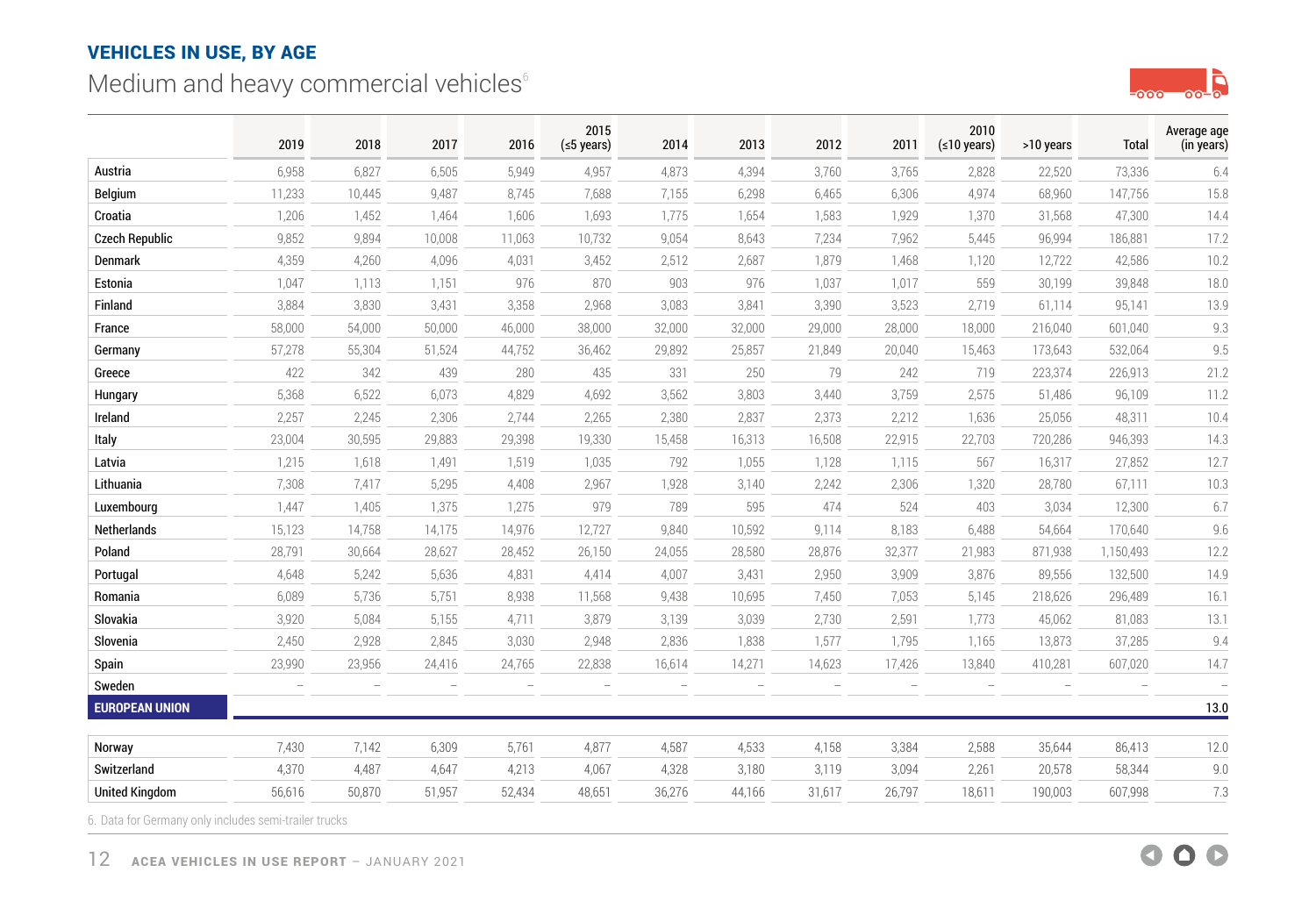## <span id="page-12-0"></span>Buses



|                       | 2019                     | 2018                     | 2017                     | 2016                     | 2015<br>$(5$ years) | 2014          | 2013                     | 2012     | 2011                     | 2010<br>(≤10 years) | >10 years | Total   | Average age<br>(in years) |
|-----------------------|--------------------------|--------------------------|--------------------------|--------------------------|---------------------|---------------|--------------------------|----------|--------------------------|---------------------|-----------|---------|---------------------------|
| Austria               | 1,134                    | 1,119                    | 1,175                    | 984                      | 865                 | 727           | 569                      | 472      | 355                      | 523                 | 2,225     | 10,148  | 4.8                       |
| Belgium               | 1,317                    | 1,058                    | 869                      | 715                      | 924                 | 1,125         | 757                      | 672      | 697                      | 958                 | 7,298     | 16,390  | 10.9                      |
| Croatia               | $\overline{\phantom{a}}$ | $\equiv$                 | $\sim$                   | $\overline{\phantom{m}}$ | (1,220)             | $\frac{1}{2}$ | $\overline{\phantom{m}}$ | $\equiv$ | $\overline{\phantom{a}}$ | (1,980)             | 4,130     | 6,110   | 13.0                      |
| <b>Czech Republic</b> | 1,220                    | 1,203                    | 804                      | 1,013                    | 1,350               | 1,061         | 891                      | 731      | 837                      | 751                 | 11,844    | 21,705  | 14.5                      |
| Denmark               | 527                      | 581                      | 855                      | 723                      | 559                 | 498           | 428                      | 557      | 459                      | 549                 | 3,206     | 8,942   | 10.1                      |
| Estonia               | 226                      | 172                      | 230                      | 171                      | 241                 | 201           | 250                      | 169      | 86                       | 123                 | 3,352     | 5,221   | 13.9                      |
| Finland               | 592                      | 512                      | 560                      | 644                      | 606                 | 767           | 501                      | 630      | 491                      | 640                 | 6,634     | 12,577  | 11.7                      |
| France                | 7,552                    | 6,628                    | 6,929                    | 7,772                    | 7,998               | 6,492         | 7,162                    | 6,163    | 6,721                    | 5,472               | 25,482    | 94,371  | 7.2                       |
| Germany               | 6,195                    | 6,351                    | 6,353                    | 6,239                    | 5,393               | 4,840         | 4,798                    | 4,146    | 3,921                    | 4,211               | 28,917    | 81,364  | 8.5                       |
| Greece                | 363                      | 260                      | 181                      | 175                      | 98                  | 70            | 40                       | 23       | 27                       | 316                 | 26,435    | 27,988  | 19.9                      |
| Hungary               | 850                      | 809                      | 826                      | 570                      | 672                 | 591           | 611                      | 254      | 422                      | 544                 | 13,301    | 19,450  | 12.4                      |
| Ireland               | 534                      | 643                      | 560                      | 592                      | 547                 | 379           | 341                      | 484      | 150                      | 157                 | 6,719     | 11,106  | 11.1                      |
| Italy                 | 3,766                    | 4,919                    | 4,015                    | 3,542                    | 2,859               | 2,339         | 2,843                    | 2,412    | 3,254                    | 4,035               | 66,165    | 100,149 | 12.8                      |
| Latvia                | 81                       | 135                      | 206                      | 171                      | 246                 | 186           | 210                      | 91       | 212                      | 186                 | 2,255     | 3,979   | 12.2                      |
| Lithuania             | 668                      | 704                      | 299                      | 123                      | 129                 | 105           | 147                      | 149      | 94                       | 94                  | 5,135     | 7,646   | 12.8                      |
| Luxembourg            | 253                      | 198                      | 220                      | 183                      | 241                 | 154           | 142                      | 129      | 128                      | 105                 | 222       | 1,975   | 5.2                       |
| Netherlands           | 911                      | 581                      | 888                      | 839                      | 343                 | 613           | 532                      | 689      | 518                      | 623                 | 3,495     | 10,032  | 9.3                       |
| Poland                | 2,372                    | 2,627                    | 2,184                    | 1,986                    | 1,768               | 1,747         | 1,611                    | 1,662    | 2,018                    | 1,983               | 102,646   | 122,604 | 15.6                      |
| Portugal              | 671                      | 657                      | 484                      | 454                      | 324                 | 308           | 271                      | 315      | 433                      | 658                 | 12,225    | 16,800  | 15.1                      |
| Romania               | $\overline{\phantom{a}}$ | $\overline{\phantom{a}}$ | $\overline{\phantom{a}}$ | $\overline{\phantom{m}}$ | (2, 791)            | $\equiv$      | $\overline{\phantom{0}}$ | $\equiv$ | $\overline{\phantom{a}}$ | (4,276)             | 21,088    | 25,364  | 11.6                      |
| Slovakia              | 375                      | 401                      | 526                      | 431                      | 441                 | 503           | 293                      | 346      | 401                      | 567                 | 4,644     | 8,929   | 11.4                      |
| Slovenia              | 145                      | 129                      | 152                      | 149                      | 117                 | 158           | 129                      | 71       | 114                      | 127                 | 1,614     | 2,905   | 10.8                      |
| Spain                 | 3,481                    | 3,653                    | 3,794                    | 3,533                    | 2,800               | 1,999         | 1,747                    | 1,919    | 2,802                    | 2,488               | 33,321    | 61,537  | 10.9                      |
| Sweden                | 1,159                    | 955                      | 1,209                    | 1,298                    | 1,327               | 1,195         | 1,199                    | 1,375    | 1,398                    | 1,354               | 2,445     | 14,914  | 6.6                       |
| <b>EUROPEAN UNION</b> |                          |                          |                          |                          |                     |               |                          |          |                          |                     |           |         | 11.7                      |
| Norway                | 2,340                    | 1,066                    | 1,255                    | 1,409                    | 937                 | 975           | 1,152                    | 817      | 996                      | 864                 | 4,065     | 15,876  | 8.9                       |
| Switzerland           | 739                      | 817                      | 816                      | 819                      | 1,101               | 755           | 779                      | 866      | 849                      | 767                 | 5,441     | 13,749  | 7.6                       |
| <b>United Kingdom</b> | 3,029                    | 3,157                    | 3,788                    | 4,194                    | 4,053               | 3,848         | 3,856                    | 3,843    | 3,505                    | 4,781               | 44,394    | 82,448  | 9.9                       |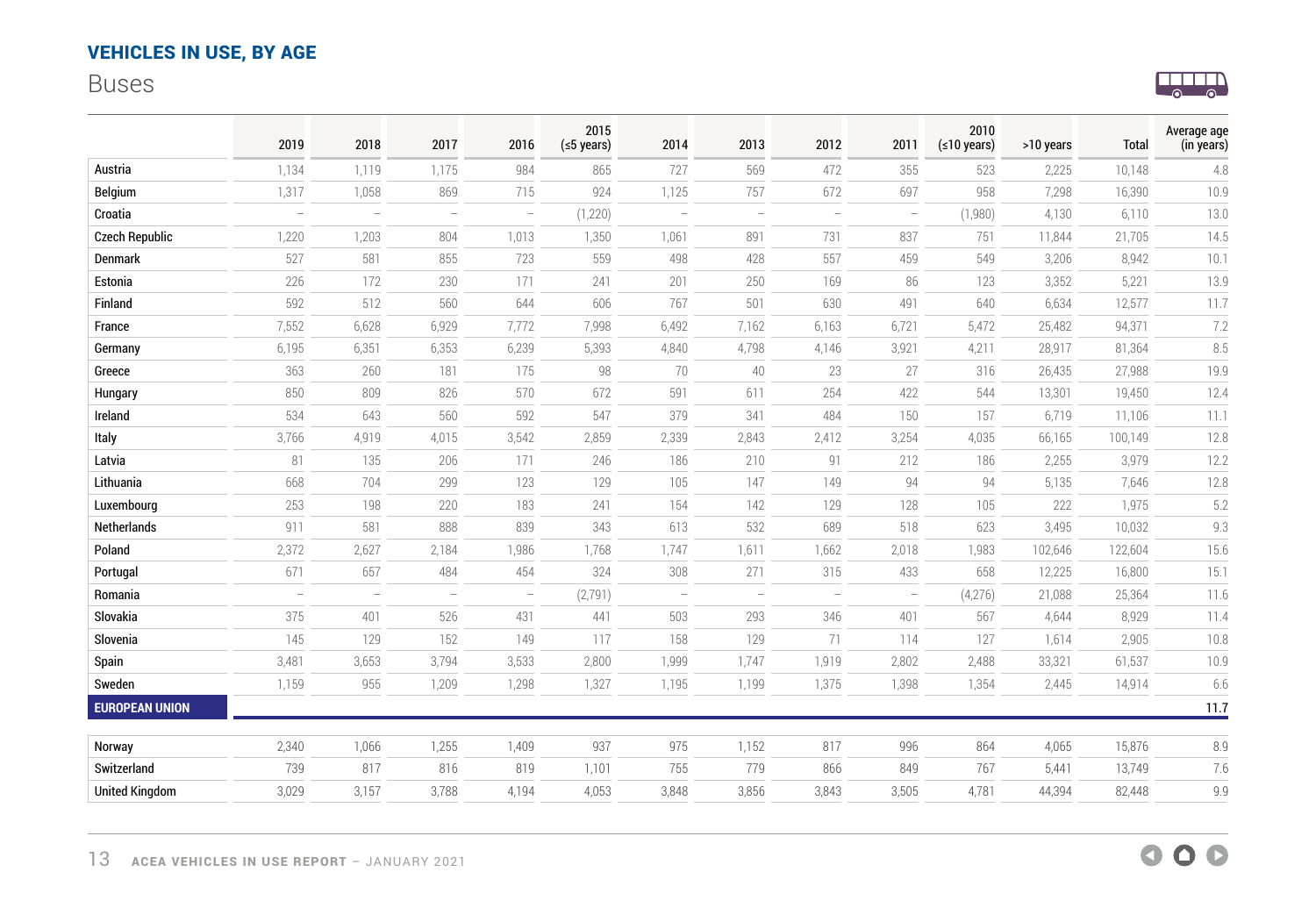## <span id="page-13-0"></span>Passenger cars

 $\sum_{i=1}^{n}$ 

|                       | Petrol | <b>Diesel</b> | <b>Battery electric</b> | Plug-in hybrid           | <b>Hybrid electric</b>   | Natural gas | LPG                      | Other      | Unknown                  |
|-----------------------|--------|---------------|-------------------------|--------------------------|--------------------------|-------------|--------------------------|------------|--------------------------|
| Austria               | 43.2%  | 55.0%         | 0.6 %                   |                          | 1.0%                     | 0.1%        | 0.1%                     | $0.0\%$    | $0.0\ \%$                |
| <b>Belgium</b>        | 47.6%  | 49.2%         | 0.3%                    | 0.7%                     | 1.3%                     | 0.3%        | $0.2 \%$                 | $0.0 \%$   | 0.3%                     |
| Croatia               | 47.2%  | 52.4 %        | $0.0\%$                 | $0.0\%$                  | $0.2 \%$                 | $0.0\ \%$   | $0.0\ \%$                | $0.0\ \%$  | $0.0\%$                  |
| <b>Czech Republic</b> | 62.8%  | 35.9%         | $0.0 \%$                | $0.0\,\%$                | $0.3\%$                  | $0.2 \%$    | $0.1 \%$                 | 0.1 %      | $0.6 \%$                 |
| Denmark               | 66.9%  | 30.9%         | $0.6\ \%$               | $0.4 \%$                 | $1.3\%$                  | $0.0\%$     | $\overline{\phantom{a}}$ | $0.0\ \%$  | $0.0\%$                  |
| Estonia               | 58.9%  | 39.6%         | $0.2 \%$                | $\overline{\phantom{a}}$ | 1.2%                     | $0.2 \%$    | $0.0\%$                  | $0.0\ \%$  | $0.0\%$                  |
| Finland               | 68.6%  | 27.9%         | 0.2%                    | 0.9%                     | 1.9%                     | 0.3%        | $0.0 \%$                 | 0.2%       | $0.0\%$                  |
| France                | 40.2%  | 58.9%         | $0.4 \%$                | $0.2\ \%$                | $\overline{\phantom{a}}$ | $0.4\ \%$   | $0.0\ \%$                | $0.0\ \%$  | $0.0\ \%$                |
| Germany               | 66.0%  | 31.7%         | 0.3%                    | 0.2 %                    | $0.9 \%$                 | $0.2 \%$    | $0.8 \%$                 | $0.0\ \%$  | $0.0\%$                  |
| Greece                | 91.1%  | 8.1%          | $0.0\,\%$               | $0.0\ \%$                | $0.5\ \%$                | $0.1 \%$    | $0.0\ \%$                | $0.2\ \%$  | $0.0 \%$                 |
| Hungary               | 66.4%  | 31.5%         | $0.2 \%$                | $0.2 \%$                 | $1.0 \%$                 | $0.1 \%$    | $0.7 \%$                 | $0.0\ \%$  | $\overline{\phantom{m}}$ |
| Ireland               | 40.8%  | 56.1%         | $0.4 \%$                | $0.0\ \%$                | 2.4%                     | $0.0\ \%$   | $0.0 \%$                 | 0.4%       | $0.0\%$                  |
| Italy                 | 46.0%  | 44.2%         | $0.1 \%$                | $0.0\ \%$                | $0.8\ \%$                | 2.4%        | 6.5%                     | $0.0\ \%$  | $0.0 \%$                 |
| Latvia                | 30.4%  | 63.2%         | 0.1%                    | $0.0 \%$                 | $\overline{\phantom{m}}$ | $0.0 \%$    | 6.3%                     | $0.0 \%$   | $0.0\%$                  |
| Lithuania             | 26.1%  | 69.2%         | 0.1%                    | $0.0\ \%$                | 1.5%                     | $0.0\ \%$   | $0.0\%$                  | 0.4%       | 2.6%                     |
| Luxembourg            | 41.6%  | 55.7%         | $0.4 \%$                | $0.1 \%$                 | $1.3\%$                  | $0.0\ \%$   | $0.0\ \%$                | $0.0 \%$   | $0.7 \%$                 |
| Netherlands           | 80.0%  | 14.0%         | 1.2%                    | 1.0%                     | 2.4%                     | $0.1 \%$    | 1.2%                     | $0.0 \%$   | $0.0\ \%$                |
| Poland                | 53.2 % | 31.6%         | $0.0\ \%$               | $0.0\ \%$                | $0.3 \%$                 | $0.0\ \%$   | 13.6%                    | $0.0\ \%$  | 1.2%                     |
| Portugal              | 46.7%  | 51.2%         | $0.3\%$                 | $0.2 \%$                 | $0.5\ \%$                | $0.0\ \%$   | 1.1%                     | $0.0\ \%$  | $0.0\%$                  |
| Romania               | 55.3 % | 43.3 %        | $0.0\ \%$               | $0.0\ \%$                | 0.2%                     | $0.0\,\%$   | $0.1 \%$                 | $0.0\ \%$  | 1.1%                     |
| Slovakia              | 51.7%  | 44.3%         | $0.1 \%$                | $0.0\%$                  | $0.4 \%$                 | $0.1 \%$    | 2.0%                     | $0.0 \%$   | 1.4%                     |
| Slovenia              | 49.8%  | 49.7%         | 0.1%                    | $0.0\ \%$                | $0.3 \%$                 | $0.0\%$     | $0.1 \%$                 | $0.0\ \%$  | $0.1 \%$                 |
| Spain                 | 39.5%  | 58.7%         | 0.1%                    | 0.1%                     | 1.4%                     | $0.0 \%$    | $0.2 \%$                 | $0.0 \%$   | $0.0 \%$                 |
| Sweden                | 55.1%  | 35.5 %        | 0.6%                    | 1.4%                     | 2.4%                     | 0.7%        | $0.1 \%$                 | 4.1 %      | $0.0\%$                  |
| <b>EUROPEAN UNION</b> | 52.9%  | 42.3%         | 0.2%                    | 0.2 %                    | 0.8%                     | $0.5\,\%$   | 2.7%                     | $0.1\, \%$ | 0.2 %                    |
| Norway                | 37.0%  | 45.2%         | 9.4%                    | 4.1 %                    | 4.4%                     | $0.0\ \%$   | $0.0\%$                  | $0.0\ \%$  | $0.0\ \%$                |
| Switzerland           | 66.5%  | $30.0\,\%$    | $0.7 \%$                | $0.0\ \%$                | 2.4%                     | 0.2 %       | $0.0\ \%$                | 0.1 %      | $0.1 \%$                 |
| <b>United Kingdom</b> | 58.7%  | 39.0%         | 0.3%                    | 0.4%                     | 1.5%                     | $0.0\,\%$   | $0.0 \%$                 | $0.0\ \%$  | $0.0 \%$                 |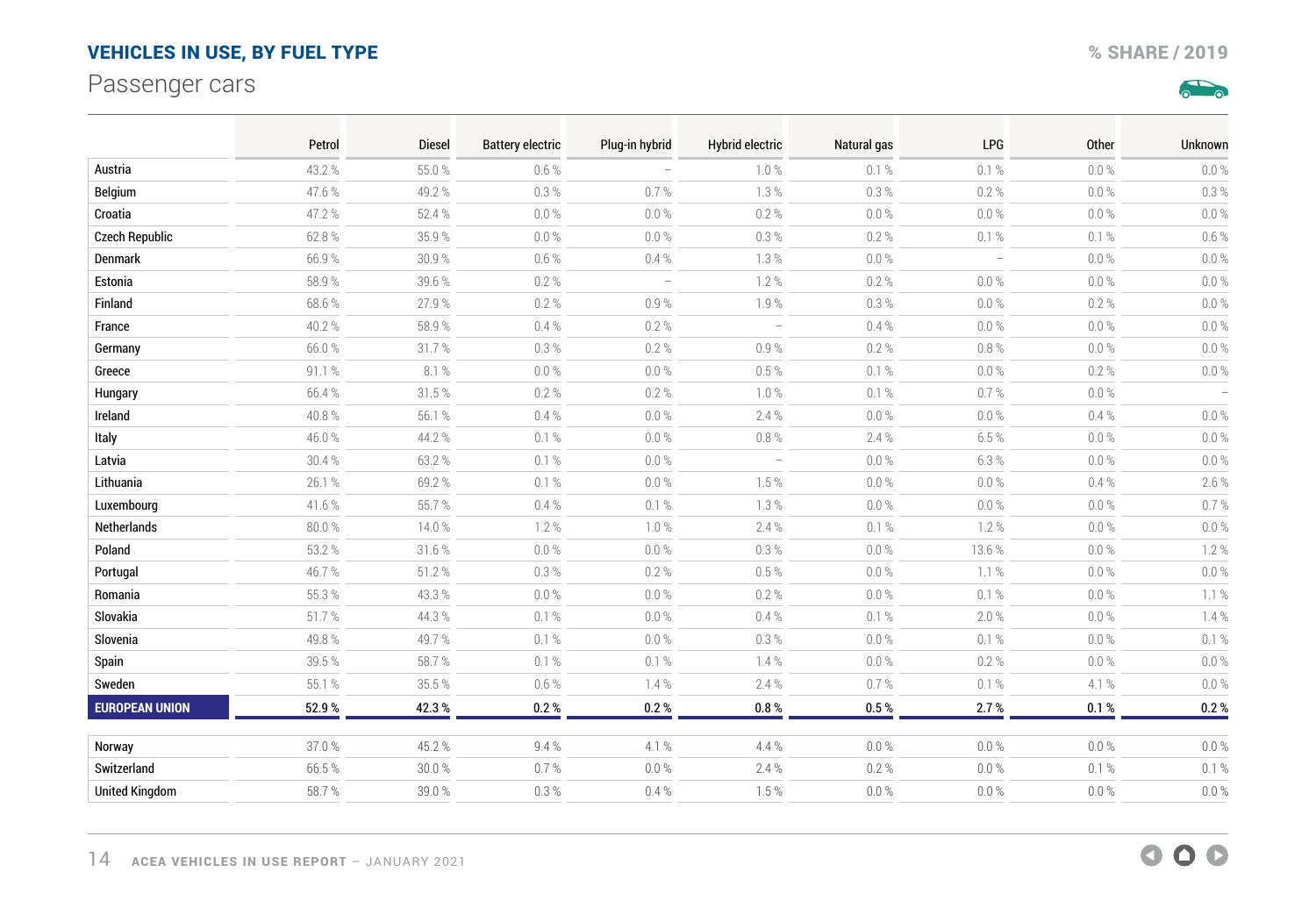## <span id="page-14-0"></span>Light commercial vehicles



|                       | Petrol    | <b>Diesel</b> | <b>Battery electric</b> | Plug-in hybrid                  | <b>Hybrid electric</b>   | Natural gas | <b>LPG</b>                      | Other     | Unknown   |
|-----------------------|-----------|---------------|-------------------------|---------------------------------|--------------------------|-------------|---------------------------------|-----------|-----------|
| Austria               | 4.3%      | 94.9%         | 0.5%                    |                                 | $0.0\%$                  | 0.2%        | 0.2%                            | $0.0 \%$  | 0.0%      |
| Belgium               | 6.0%      | 91.4%         | $0.2 \%$                | $0.0\%$                         | $0.0 \%$                 | $0.5\,\%$   | 1.5%                            | $0.0\ \%$ | $0.4 \%$  |
| Croatia               | 4.1%      | 95.2%         | $0.0\%$                 | $0.0\ \%$                       | $0.0\%$                  | $0.0\ \%$   | $0.5\%$                         | $0.0\ \%$ | 0.1%      |
| <b>Czech Republic</b> | 16.2%     | 82.7%         | $0.0\%$                 | $0.0\,\%$                       | $0.0\ \%$                | $0.5\ \%$   | 0.1 %                           | 0.1 %     | $0.5 \%$  |
| Denmark               | 9.6%      | 89.5%         | $0.2 \%$                | 0.1%                            | $0.5 \%$                 | $0.0\ \%$   | $\hspace{0.1mm}-\hspace{0.1mm}$ | $0.0\ \%$ | $0.0\%$   |
| Estonia               | 15.4%     | 84.2%         | $0.0\%$                 | $\overline{\phantom{a}}$        | $0.0 \%$                 | 0.3 %       | 0.0%                            | $0.0 \%$  | $0.0\ \%$ |
| Finland               | 2.9%      | 96.7%         | $0.1 \%$                | $0.0\%$                         | $0.0\,\%$                | $0.2 \%$    | $0.0\%$                         | $0.0\ \%$ | $0.0\%$   |
| France                | 3.7%      | 95.3%         | 0.6%                    | 0.1%                            | $0.0\%$                  | 0.1%        | $\overline{\phantom{a}}$        | 0.3%      | $0.0\%$   |
| Germany               | 5.1%      | 93.0%         | 0.9%                    | $0.0\ \%$                       | $0.0 \%$                 | $0.5\%$     | $0.6\%$                         | $0.0\ \%$ | $0.0 \%$  |
| Greece                | 37.9%     | 37.1 %        | $0.0\%$                 | $0.0\ \%$                       | $0.0 \%$                 | $0.1 \%$    | $0.0 \%$                        | $0.0\ \%$ | $24.8\%*$ |
| Hungary               | 3.9%      | 95.7%         | 0.1%                    | $\hspace{0.1mm}-\hspace{0.1mm}$ | $0.0\ \%$                | $0.1 \%$    | $0.2 \%$                        | $0.0\ \%$ |           |
| Ireland               | $1.1\%$   | 98.1%         | $0.2 \%$                | $0.0\ \%$                       | 0.7%                     | $0.0\ \%$   | $0.0\,\%$                       | $0.0\ \%$ | $0.0\ \%$ |
| Italy                 | $5.0\ \%$ | 91.2%         | $0.1 \%$                | $0.0 \%$                        | $0.0\ \%$                | 2.3%        | 1.3%                            | $0.0 \%$  | $0.0\%$   |
| Latvia                | $3.0\ \%$ | 95.3%         | $0.0\%$                 | $0.0\ \%$                       | $\overline{\phantom{a}}$ | $0.0\ \%$   | 1.7%                            | $0.0\ \%$ | $0.0\%$   |
| Lithuania             | 2.3 %     | 96.9%         | 0.1%                    | $0.0 \%$                        | $0.0 \%$                 | $0.0 \%$    | $0.0\%$                         | 0.2%      | $0.5 \%$  |
| Luxembourg            | 3.8%      | 95.2%         | $0.6\%$                 | $0.0\ \%$                       | $0.0 \%$                 | 0.1 %       | 0.1 %                           | 0.1%      | $0.0\%$   |
| Netherlands           | 3.0%      | 94.3%         | 0.4%                    | $0.0\ \%$                       | $0.0 \%$                 | 0.4%        | 1.8%                            | $0.0 \%$  | $0.0 \%$  |
| Poland                | 21.6%     | 66.7%         | $0.0\%$                 | $0.0\ \%$                       | $0.0\ \%$                | 0.1 %       | 6.1%                            | $0.0\ \%$ | 5.5%      |
| Portugal              | 0.7%      | 99.2%         | $0.1 \%$                | $0.0\ \%$                       | $0.0\%$                  | $0.0\ \%$   | 0.1 %                           | $0.0\ \%$ | $0.0\%$   |
| Romania               | 10.2%     | 82.7%         | $0.0\%$                 | $0.0 \%$                        | $0.0\%$                  | $0.0 \%$    | $0.0 \%$                        | $0.0 \%$  | 7.1%      |
| Slovakia              | 14.7%     | 82.3%         | $0.0\%$                 | $0.0\ \%$                       | $0.0\%$                  | 0.1 %       | 1.2%                            | $0.0\ \%$ | 1.7%      |
| Slovenia              | 4.7%      | 94.6%         | $0.0\%$                 | $0.0\,\%$                       | $0.0\%$                  | $0.6 \%$    | $0.0\ \%$                       | $0.0\ \%$ | $0.2 \%$  |
| Spain                 | 5.2%      | 94.2%         | $0.2 \%$                | $0.0\ \%$                       | $0.0 \%$                 | 0.1%        | 0.2%                            | $0.0 \%$  | $0.0\%$   |
| Sweden                | $8.0\ \%$ | 89.6%         | $0.7 \%$                | $0.0\ \%$                       | $0.0 \%$                 | 1.5%        | $0.0\ \%$                       | $0.3 \%$  | $0.0\%$   |
| <b>EUROPEAN UNION</b> | 7.8%      | 89.5%         | $0.3\,\%$               | $0.0\,\%$                       | 0.0 %                    | $0.5\,\%$   | 1.0%                            | 0.1 %     | $0.8\,\%$ |
| Norway                | 4.8%      | 93.7%         | 1.4%                    | 0.0 %                           | $0.0\%$                  | 0.1%        | 0.0%                            | $0.0 \%$  | $0.0\%$   |
| Switzerland           | 14.8%     | 84.0%         | $0.4 \%$                | $0.0\ \%$                       | $0.0 \%$                 | $0.7 \%$    | $0.0\,\%$                       | $0.0\ \%$ | 0.1 %     |
| <b>United Kingdom</b> | 3.4%      | 96.1%         | $0.2 \%$                | 0.2 %                           | $0.0 \%$                 | $0.0\ \%$   | $0.0\ \%$                       | 0.1 %     | $0.0 \%$  |

\* Given the large amount of incomplete data ('Unknown') for Greece, the country was excluded from calculating the EU averages to avoid any distortion.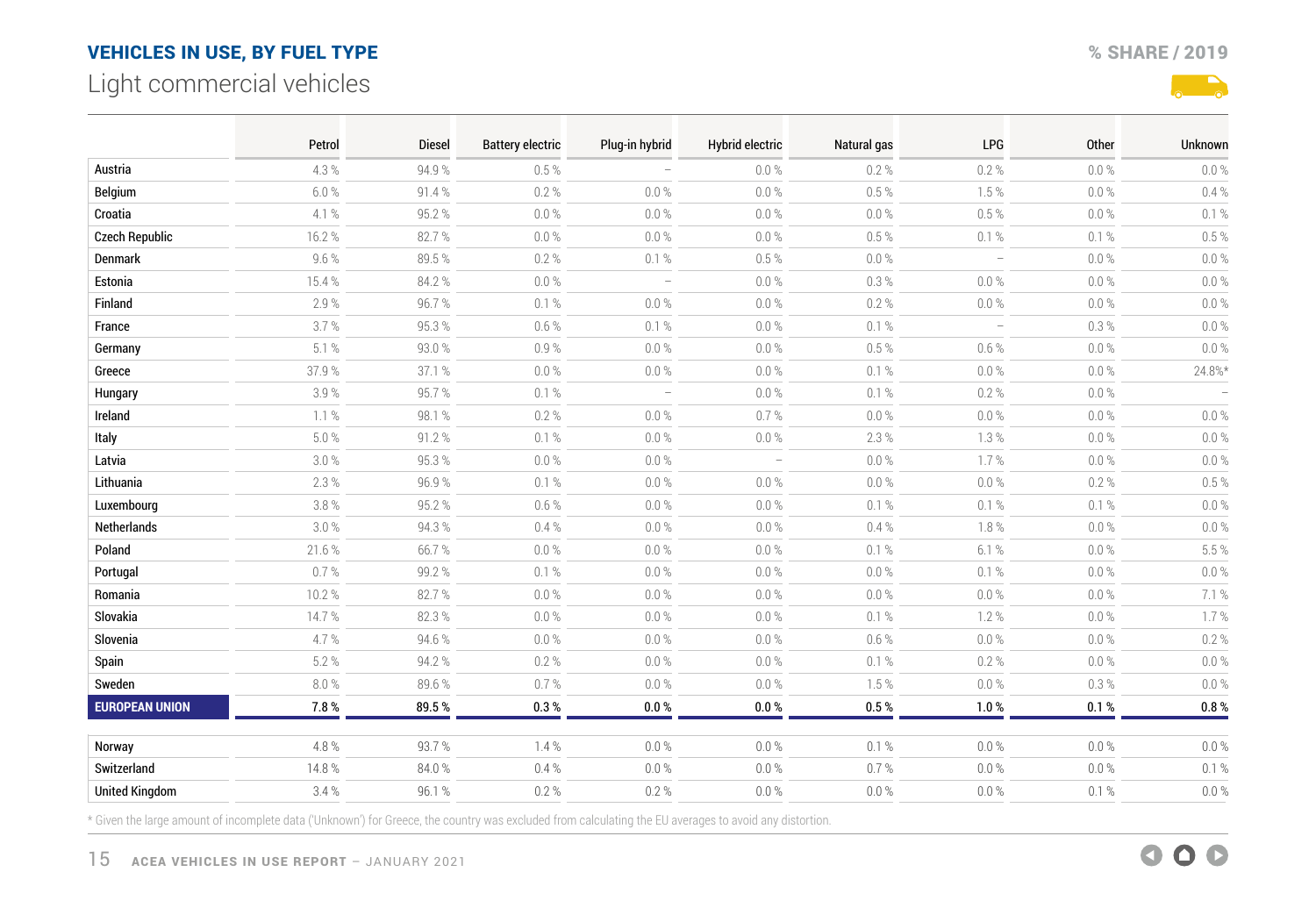## <span id="page-15-0"></span>Medium and heavy commercial vehicles





|                       | Petrol    | <b>Diesel</b> | <b>Battery electric</b> | Plug-in hybrid                  | <b>Hybrid electric</b>   | Natural gas | <b>LPG</b>               | <b>Other</b> | Unknown   |
|-----------------------|-----------|---------------|-------------------------|---------------------------------|--------------------------|-------------|--------------------------|--------------|-----------|
| Austria               |           |               |                         |                                 |                          |             | $\equiv$                 |              |           |
| Belgium               | 1.7%      | 92.5%         | $0.0\ \%$               | $0.0 \%$                        | 0.0%                     | 0.4%        | 0.1%                     | $0.0 \%$     | 5.2%      |
| Croatia               | 0.1 %     | 99.9%         | $0.0 \%$                | $0.0 \%$                        | $0.0 \%$                 | $0.0\%$     | 0.0 %                    | 0.0%         | $0.0\%$   |
| <b>Czech Republic</b> | $0.8\ \%$ | 97.6%         | $0.0\ \%$               | $0.0 \%$                        | $0.0\ \%$                | $0.2 \%$    | $0.0 \%$                 | $0.0\ \%$    | 7.4%      |
| Denmark               | $0.6\ \%$ | 98.9%         | $0.0\ \%$               | $0.0\ \%$                       | $0.0\ \%$                | 0.4%        | $\overline{\phantom{a}}$ | $0.0\%$      | $0.0\%$   |
| Estonia               | 14.8%     | 85.0%         | $0.0\ \%$               | $\overline{\phantom{a}}$        | $0.0\ \%$                | $0.2 \%$    | 0.0 %                    | $0.0\%$      | $0.0\%$   |
| Finland               | 1.8%      | 97.7%         | $0.0 \%$                | $0.0 \%$                        | $0.0 \%$                 | $0.2 \%$    | $0.0 \%$                 | $0.2 \%$     | $0.0\%$   |
| France                | $0.0 \%$  | 99.0%         | $0.0 \%$                | $0.0 \%$                        | $0.0\ \%$                | $0.8 \%$    | $\overline{\phantom{a}}$ | 0.1%         | $0.0\%$   |
| Germany               | 1.7%      | 97.9%         | 0.1%                    | $0.0 \%$                        | $0.0 \%$                 | 0.2%        | 0.1%                     | 0.1%         | $0.0\%$   |
| Greece                | 0.1 %     | 58.6%         | $0.0\ \%$               | $0.0 \%$                        | $0.0 \%$                 | $0.0\%$     | 0.0 %                    | $0.0\%$      | $41.3\%*$ |
| Hungary               | $0.7\,\%$ | 99.2%         | $0.0\ \%$               | $\hspace{0.1mm}-\hspace{0.1mm}$ | $0.0\ \%$                | $0.1 \%$    | $0.0\ \%$                | $0.0\ \%$    |           |
| Ireland               | 0.1%      | 99.8%         | $0.0 \%$                | $0.0 \%$                        | $0.0 \%$                 | $0.0 \%$    | $0.0 \%$                 | $0.0\%$      | $0.0 \%$  |
| Italy                 | $0.8\ \%$ | 98.5%         | $0.0\ \%$               | $\overline{\phantom{a}}$        | $0.0 \%$                 | $0.4\,\%$   | $0.2 \%$                 | 0.1%         | $0.0\ \%$ |
| Latvia                | 1.4%      | 97.6%         | $0.0 \%$                | $0.0 \%$                        | $\overline{\phantom{a}}$ | $0.0 \%$    | 1.0%                     | 0.0%         | $0.0\%$   |
| Lithuania             | $1.3\%$   | 98.0%         | $0.0 \%$                | $0.0 \%$                        | $0.0 \%$                 | $0.0\ \%$   | $0.0 \%$                 | 0.1%         | 0.6%      |
| Luxembourg            | 0.3 %     | 98.8%         | $0.0\ \%$               | $0.0\ \%$                       | $0.0 \%$                 | $0.2 \%$    | $0.1 \%$                 | 0.1%         | $0.4 \%$  |
| Netherlands           | 0.7%      | 98.2%         | 0.1%                    | $0.0 \%$                        | $0.0 \%$                 | 0.7%        | 0.2%                     | $0.0 \%$     | $0.0\%$   |
| Poland                | 2.6%      | 79.0%         | $0.1 \%$                | $0.0\ \%$                       | $0.0\ \%$                | $0.2 \%$    | 0.9%                     | $0.0\%$      | 17.2%*    |
| Portugal              | $0.0 \%$  | 99.0%         | 0.1%                    | $0.0 \%$                        | $0.0 \%$                 | 0.4%        | 0.0%                     | 0.0 %        | 0.5%      |
| Romania               | $0.2 \%$  | 99.7%         | $0.0\ \%$               | $0.0 \%$                        | $0.0\ \%$                | $0.1 \%$    | $0.0 \%$                 | $0.0\%$      | $0.0\%$   |
| Slovakia              | 0.1 %     | 97.8%         | $0.0\ \%$               | $0.0\ \%$                       | $0.0\%$                  | $0.0\ \%$   | 0.1%                     | $0.0\ \%$    | 7.9%      |
| Slovenia              | 0.1%      | 99.9%         | $0.0 \%$                | $0.0 \%$                        | $0.0 \%$                 | $0.0\ \%$   | $0.0 \%$                 | $0.0 \%$     | $0.0\%$   |
| Spain                 | $0.2 \%$  | 99.2%         | $0.0 \%$                | $0.0\ \%$                       | $0.0\,\%$                | $0.6 \%$    | $0.0 \%$                 | $0.0\%$      | $0.0\%$   |
| Sweden                | 1.2%      | 97.4%         | $0.0\ \%$               | $0.0 \%$                        | $0.0 \%$                 | 7.2%        | $0.0\ \%$                | 0.1%         | $0.0\%$   |
| <b>EUROPEAN UNION</b> | 1.3%      | 97.8%         | $0.0\,\%$               | $0.0\ \%$                       | 0.0 %                    | $0.4\,\%$   | 0.2 %                    | 0.0 %        | 0.2 %     |
| Norway                | 3.2%      | 96.2%         | $0.0 \%$                | $0.0 \%$                        | 0.0 %                    | 0.5%        | 0.0 %                    | 0.1%         | $0.0 \%$  |
| Switzerland           | $0.5 \%$  | 99.1%         | $0.1 \%$                | $0.0\ \%$                       | $0.0\ \%$                | 0.3%        | $0.0\ \%$                | $0.0 \%$     | 0.1%      |
| <b>United Kingdom</b> | $1.0\ \%$ | 98.6%         | 0.1 %                   | $0.0\ \%$                       | 0.2 %                    | $0.0\%$     | $0.0 \%$                 | 0.1%         | $0.0\ \%$ |

\* Given the large amount of incomplete data ('Unknown') for Greece and Poland, both countries were excluded from calculating the EU averages to avoid any distortion.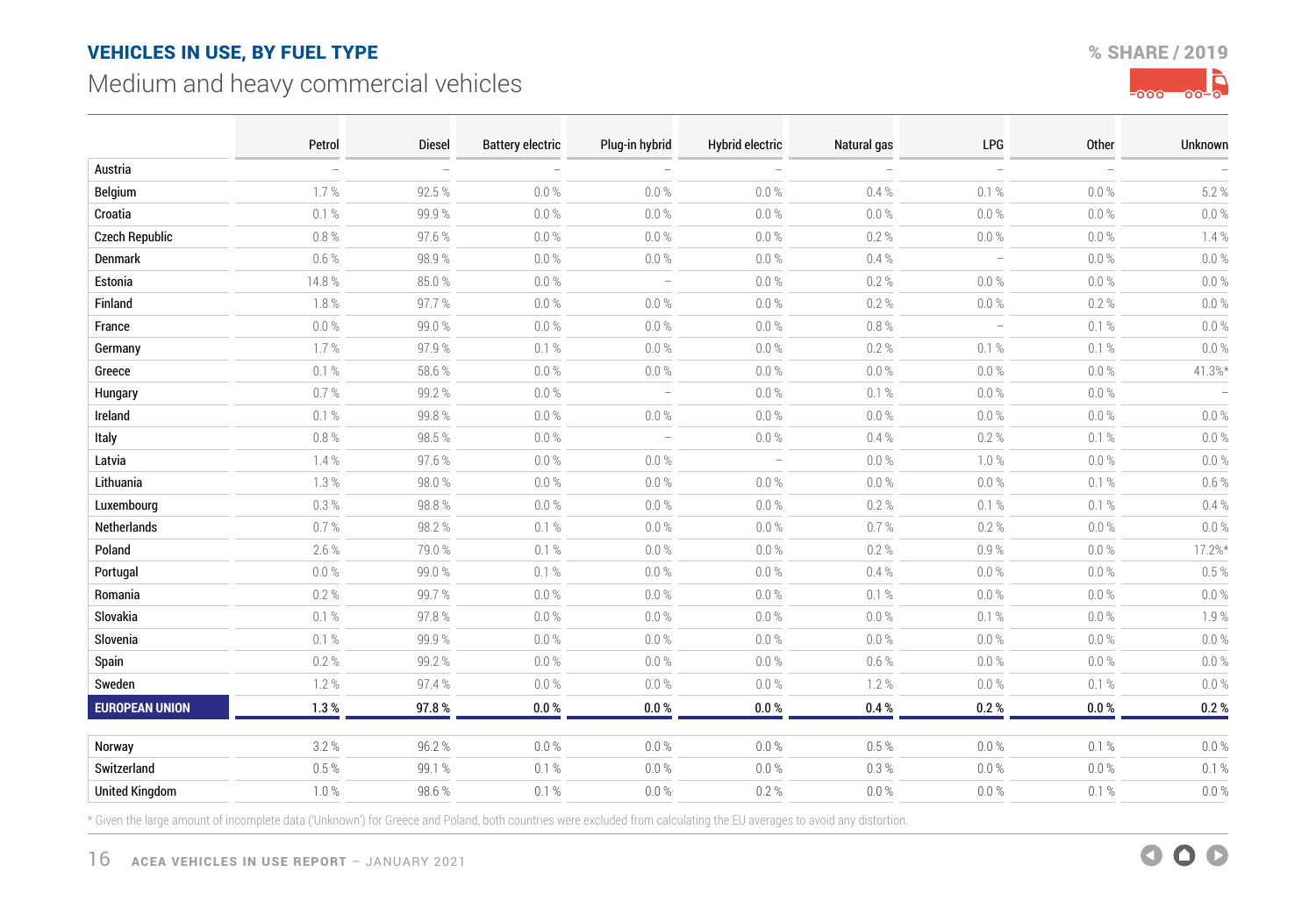## <span id="page-16-0"></span>Buses



|                       | Petrol    | <b>Diesel</b> | <b>Battery electric</b> | Plug-in hybrid                  | <b>Hybrid electric</b>          | Natural gas | <b>LPG</b>               | Other     | Unknown  |
|-----------------------|-----------|---------------|-------------------------|---------------------------------|---------------------------------|-------------|--------------------------|-----------|----------|
| Austria               | $0.0\%$   | 96.2%         | $1.6\%$                 |                                 | 0.4%                            | 1.6%        | $0.0 \%$                 | 0.2%      | 0.0%     |
| Belgium               | 0.7%      | 92.8%         | 0.3%                    | $0.0\ \%$                       | 5.5 %                           | 0.1%        | $0.0\%$                  | $0.0 \%$  | $0.5 \%$ |
| Croatia               | $0.0\ \%$ | 100.0%        | $0.0 \%$                | $0.0\ \%$                       | $0.0\,\%$                       | $0.0\,\%$   | $0.0\%$                  | $0.0\%$   | $0.0\%$  |
| <b>Czech Republic</b> | $0.0 \%$  | 89.2%         | 0.3%                    | $0.0\%$                         | 0.1 %                           | 6.7%        | $0.0 \%$                 | $0.6\%$   | 3.2%     |
| Denmark               | 0.4%      | 96.7%         | $7.0\,\%$               | $0.3\%$                         | $0.0\,\%$                       | 1.7%        | $\overline{\phantom{a}}$ | $0.0\ \%$ | $0.0\%$  |
| Estonia               | 4.2%      | 91.6%         | $0.0\ \%$               | $\overline{\phantom{a}}$        | $0.8\ \%$                       | 3.4%        | $0.0 \%$                 | $0.0\ \%$ | $0.0\%$  |
| Finland               | $0.2 \%$  | 98.8%         | 0.5%                    | $0.0\ \%$                       | $0.0\ \%$                       | $0.3 \%$    | $0.0\%$                  | 0.1%      | $0.0\%$  |
| France                | $0.0\ \%$ | 97.1%         | 0.3%                    | $0.0 \%$                        | 0.9%                            | 7.4%        | $0.2 \%$                 | $0.0 \%$  | $0.0\%$  |
| Germany               | 0.1%      | 96.8%         | 0.5%                    | 0.0%                            | 1.2%                            | 1.3%        | $0.0 \%$                 | 0.0%      | $0.0\%$  |
| Greece                | $0.0 \%$  | 96.1%         | $0.0\ \%$               | $0.0\%$                         | $0.0\ \%$                       | 3.9%        | $0.0 \%$                 | $0.0\,\%$ | $0.0\%$  |
| Hungary               | $0.3\ \%$ | 97.5%         | $0.1 \%$                | $\overline{\phantom{a}}$        | $0.5\,\%$                       | $1.3\%$     | $0.2\ \%$                | $0.0\ \%$ |          |
| Ireland               | $0.0 \%$  | 100.0%        | $0.0 \%$                | $0.0 \%$                        | $0.0 \%$                        | $0.0 \%$    | $0.0 \%$                 | $0.0 \%$  | $0.0\%$  |
| Italy                 | 0.4%      | 93.8%         | 0.5%                    | $\hspace{0.1mm}-\hspace{0.1mm}$ | $0.1 \%$                        | 4.7%        | 0.3 %                    | $0.0\ \%$ | $0.0\%$  |
| Latvia                | 0.2%      | 99.3%         | 0.2%                    | 0.0%                            | $\hspace{0.1mm}-\hspace{0.1mm}$ | 0.2%        | 0.1%                     | $0.0 \%$  | $0.0\%$  |
| Lithuania             | 0.1%      | 83.2%         | 10.2%                   | $0.0 \%$                        | $0.0 \%$                        | 0.3%        | $0.0 \%$                 | $0.0 \%$  | 6.3%     |
| Luxembourg            | 0.1 %     | 86.8%         | $5.0\ \%$               | $0.0\ \%$                       | 5.3 %                           | $2.8\ \%$   | $0.0\%$                  | $0.0\ \%$ | $0.0\%$  |
| Netherlands           | 0.1%      | 84.7%         | 7.6%                    | $0.0\%$                         | 1.3%                            | 6.0%        | $0.0 \%$                 | 0.1%      | $0.2 \%$ |
| Poland                | 3.4%      | 79.7%         | $0.3\%$                 | $0.0\ \%$                       | $0.3 \%$                        | $0.7 \%$    | $0.6 \%$                 | 0.1 %     | 14.9%*   |
| Portugal              | $0.0 \%$  | 97.5%         | $0.2 \%$                | $0.0 \%$                        | $0.0 \%$                        | 2.0%        | 0.0%                     | $0.0\ \%$ | 0.3%     |
| Romania               | $0.0 \%$  | 98.9%         | $0.1 \%$                | $0.0\%$                         | $0.0\,\%$                       | $0.5\ \%$   | $0.0\%$                  | $0.0\ \%$ | $0.5 \%$ |
| Slovakia              | $0.4 \%$  | 94.5%         | 0.5%                    | $0.0\ \%$                       | $0.0 \%$                        | 2.5%        | $0.0\%$                  | $0.0\ \%$ | 2.1%     |
| Slovenia              | 0.1%      | 95.7%         | $0.0\%$                 | $0.0 \%$                        | $0.0\ \%$                       | 4.0%        | $0.0 \%$                 | $0.0 \%$  | 0.3%     |
| Spain                 | 0.2%      | 93.0%         | 0.2%                    | 0.1%                            | 1.8%                            | 4.5%        | $0.0\%$                  | $0.0 \%$  | $0.0\%$  |
| Sweden                | $0.2 \%$  | 78.5%         | 7.8%                    | $0.0 \%$                        | 1.0%                            | 17.6%       | $0.0\%$                  | $0.8\ \%$ | $0.0\%$  |
| <b>EUROPEAN UNION</b> | $0.8~\%$  | 94.5%         | 0.6%                    | $0.0\,\%$                       | 0.7 %                           | 2.7%        | 0.2 %                    | 0.1%      | 0.3 %    |
| Norway                | 1.3%      | 92.2%         | 1.3%                    | 0.0 %                           | 0.0 %                           | 5.1%        | 0.0%                     | 0.2%      | $0.0 \%$ |
| Switzerland           | 0.5%      | 93.6%         | 0.7%                    | $0.0 \%$                        | 3.1%                            | 1.6%        | $0.0\ \%$                | $0.2 \%$  | $0.2 \%$ |
| <b>United Kingdom</b> | 0.4%      | 98.8%         | $0.5\,\%$               | $0.0\ \%$                       | $0.0\%$                         | $0.0\ \%$   | $0.0\ \%$                | $0.3\ \%$ | $0.0 \%$ |

\* Given the large amount of incomplete data ('Unknown') for Poland, the country was excluded from calculating the EU averages to avoid any distortion.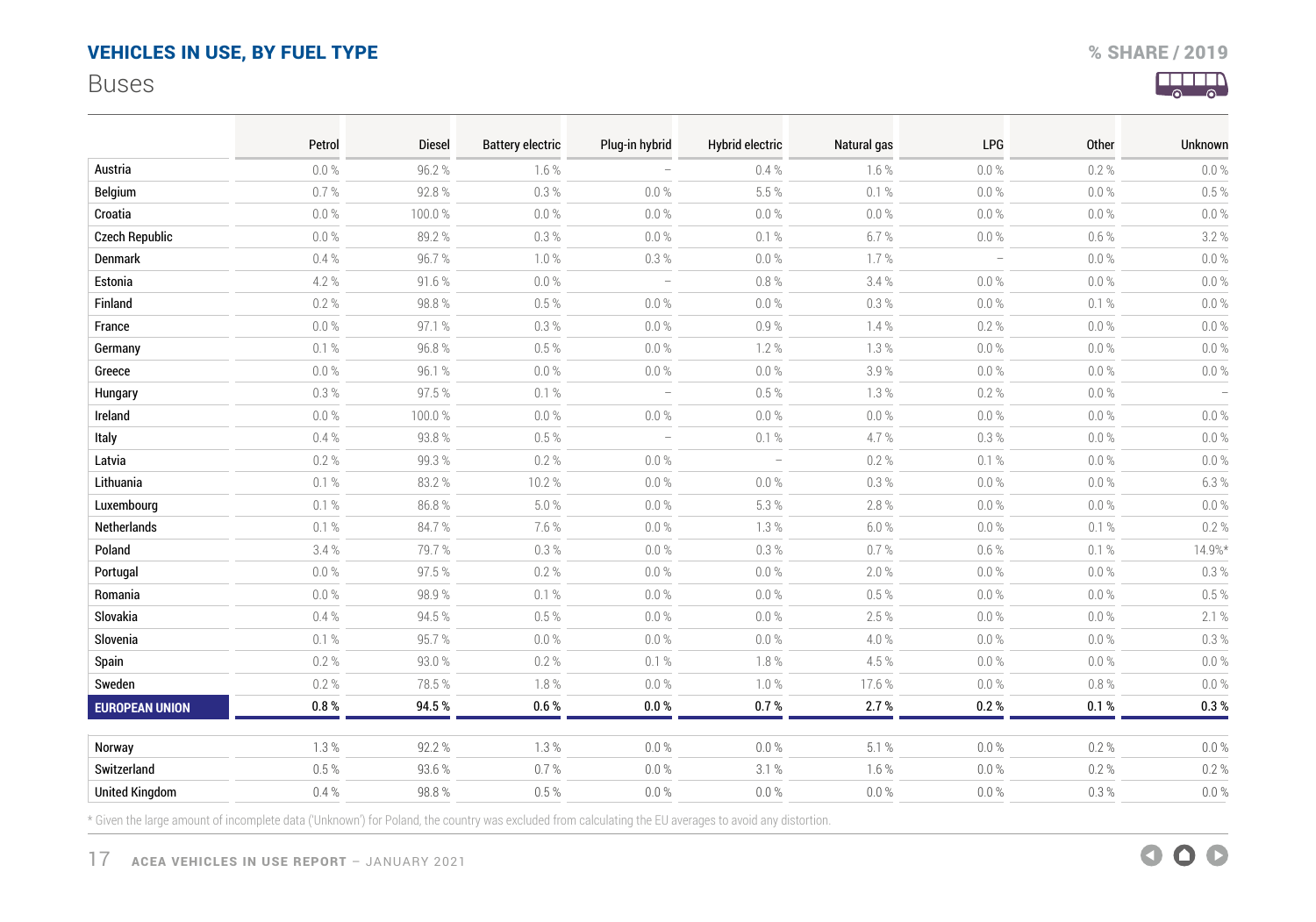## <span id="page-17-0"></span>MOTORISATION RATES PER 1,000 INHABITANTS

Passenger cars



|                       | 2015 | 2016 | 2017 | 2018 | 2019 |
|-----------------------|------|------|------|------|------|
| Austria               | 553  | 554  | 558  | 564  | 569  |
| Belgium               | 497  | 501  | 505  | 507  | 508  |
| Croatia               | 349  | 365  | 377  | 406  | 424  |
| <b>Czech Republic</b> | 490  | 509  | 529  | 547  | 562  |
| Denmark               | 423  | 432  | 440  | 449  | 456  |
| Estonia               | 515  | 534  | 552  | 566  | 600  |
| Finland               | 478  | 479  | 485  | 489  | 493  |
| France                | 564  | 569  | 574  | 573  | 570  |
| Germany               | 555  | 557  | 563  | 569  | 575  |
| Greece                | 470  | 475  | 480  | 481  | 489  |
| Hungary               | 324  | 337  | 354  | 372  | 390  |
| Ireland               | 434  | 442  | 431  | 436  | 443  |
| Italy                 | 614  | 624  | 636  | 645  | 655  |
| Latvia                | 290  | 302  | 317  | 329  | 342  |
| Lithuania             | 395  | 412  | 426  | 441  | 452  |
| Luxembourg            | 677  | 678  | 683  | 690  | 694  |
| Netherlands           | 493  | 497  | 503  | 511  | 517  |
| Poland                | 545  | 571  | 593  | 617  | 642  |
| Portugal              | 437  | 445  | 466  | 487  | 506  |
| Romania               | 259  | 277  | 305  | 330  | 355  |
| Slovakia              | 376  | 392  | 410  | 427  | 439  |
| Slovenia              | 541  | 554  | 577  | 591  | 598  |
| Spain                 | 491  | 502  | 515  | 526  | 533  |
| Sweden                | 479  | 484  | 485  | 481  | 478  |
| <b>EUROPEAN UNION</b> | 553  | 554  | 558  | 564  | 569  |
| Norway                | 502  | 507  | 512  | 514  | 520  |
| Switzerland           | 547  | 549  | 549  | 550  | 535  |
| <b>EFTA</b>           | 529  | 533  | 535  | 536  | 529  |
| Russia                | 284  | 289  | 294  | 301  | 303  |
| <b>Turkey</b>         | 136  | 144  | 151  | 153  | 152  |
| <b>United Kingdom</b> | 517  | 526  | 527  | 526  | 528  |
|                       |      |      |      |      |      |
| <b>EUROPE</b>         | 553  | 554  | 558  | 564  | 569  |

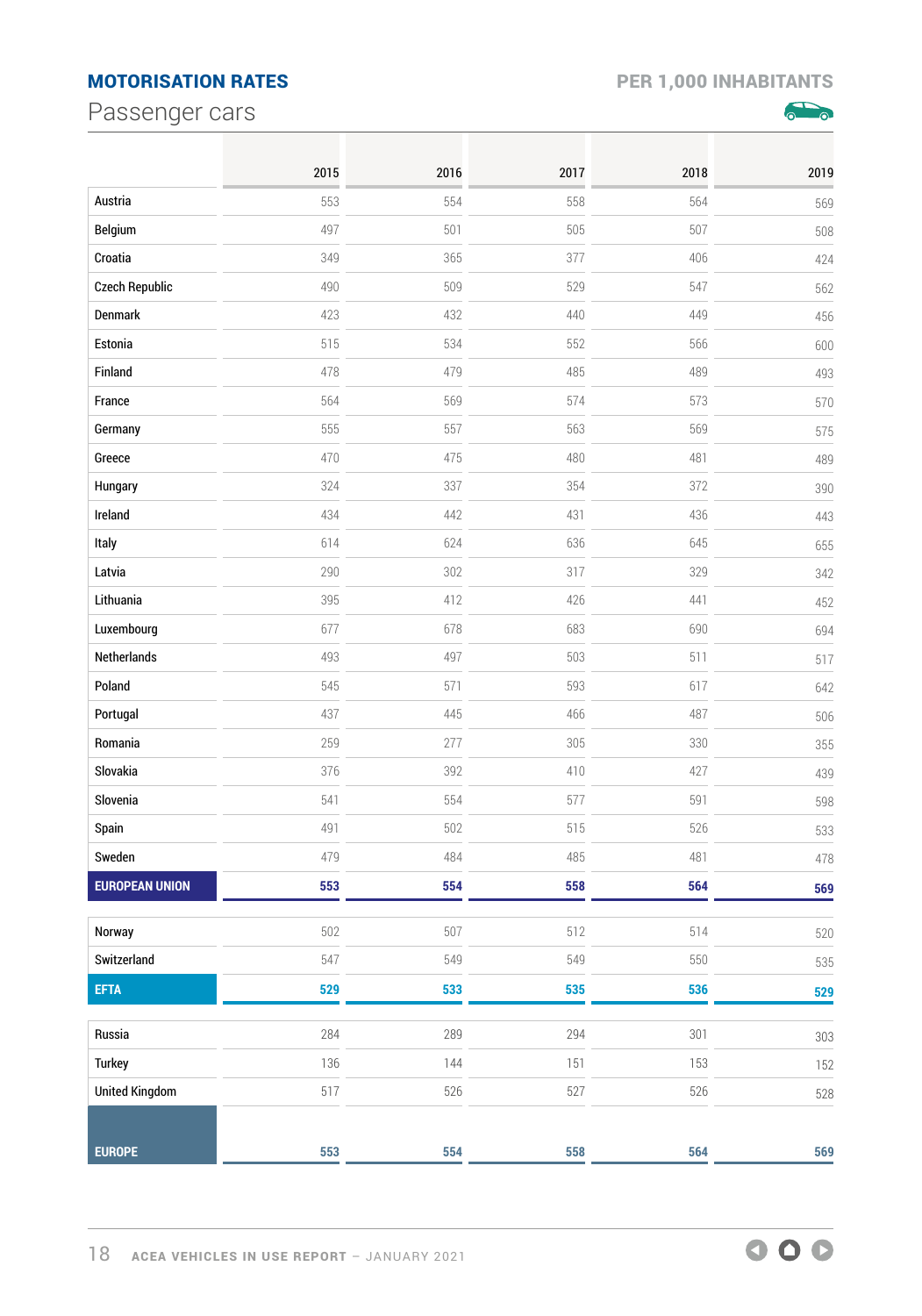## <span id="page-18-0"></span>MOTORISATION RATES PER 1,000 INHABITANTS

Commercial vehicles<sup>10</sup>

|                       | 2015   | 2016   | 2017 | 2018 | 2019       |
|-----------------------|--------|--------|------|------|------------|
| Austria               | 53     | 54     | 55   | 57   | 59         |
| Belgium               | 75     | 77     | 79   | 82   | 84         |
| Croatia               | 36     | 38     | 41   | 45   | 49         |
| <b>Czech Republic</b> | 69     | 71     | 73   | 74   | 75         |
| Denmark               | 79     | 79     | 78   | 76   | 74         |
| Estonia               | 81     | 86     | 91   | 96   | 103        |
| Finland               | 76     | 76     | 78   | 79   | 79         |
| France                | 98     | 100    | 102  | 103  | 100        |
| Germany               | 42     | 43     | 44   | 46   | 47         |
| Greece                | 101    | 103    | 104  | 107  | 108        |
| Hungary               | 50     | 52     | 55   | 57   | 60         |
| Ireland               | 79     | 79     | 90   | 91   | 93         |
| Italy                 | 80     | 82     | 84   | 85   | 86         |
| Latvia                | 38     | 40     | 42   | 43   | 44         |
| Lithuania             | 37     | 39     | 41   | 44   | 45         |
| Luxembourg            | 79     | 80     | 82   | 84   | 86         |
| <b>Netherlands</b>    | 63     | 65     | 66   | 68   | 70         |
| Poland                | 93     | 96     | 99   | 102  | 105        |
| Portugal              | 120    | 118    | 120  | 123  | 125        |
| Romania               | 47     | 48     | 52   | 55   | 58         |
| Slovakia              | 61     | 62     | 64   | 65   | 65         |
| Slovenia              | 51     | 54     | 56   | 59   | 62         |
| Spain                 | 84     | 87     | 90   | 93   | 95         |
| Sweden                | 63     | 64     | 65   | 66   | 67         |
| <b>EUROPEAN UNION</b> | 64     | 65     | 67   | 69   | $70\,$     |
| Norway                | 114    | 115    | 115  | 115  | 117        |
| Switzerland           | 51     | 52     | 53   | 54   | 54         |
| <b>EFTA</b>           | 75     | 76     | 77   | 78   | 79         |
| Russia                | 56     | 56     | 57   | 57   | 57         |
| <b>Turkey</b>         | 61     | 63     | 65   | 66   | 65         |
| <b>United Kingdom</b> | $72\,$ | 74     | 76   | 77   | 78         |
|                       |        |        |      |      |            |
| <b>EUROPE</b>         | 69     | $70\,$ | $72$ | 74   | ${\bf 75}$ |

10. Including buses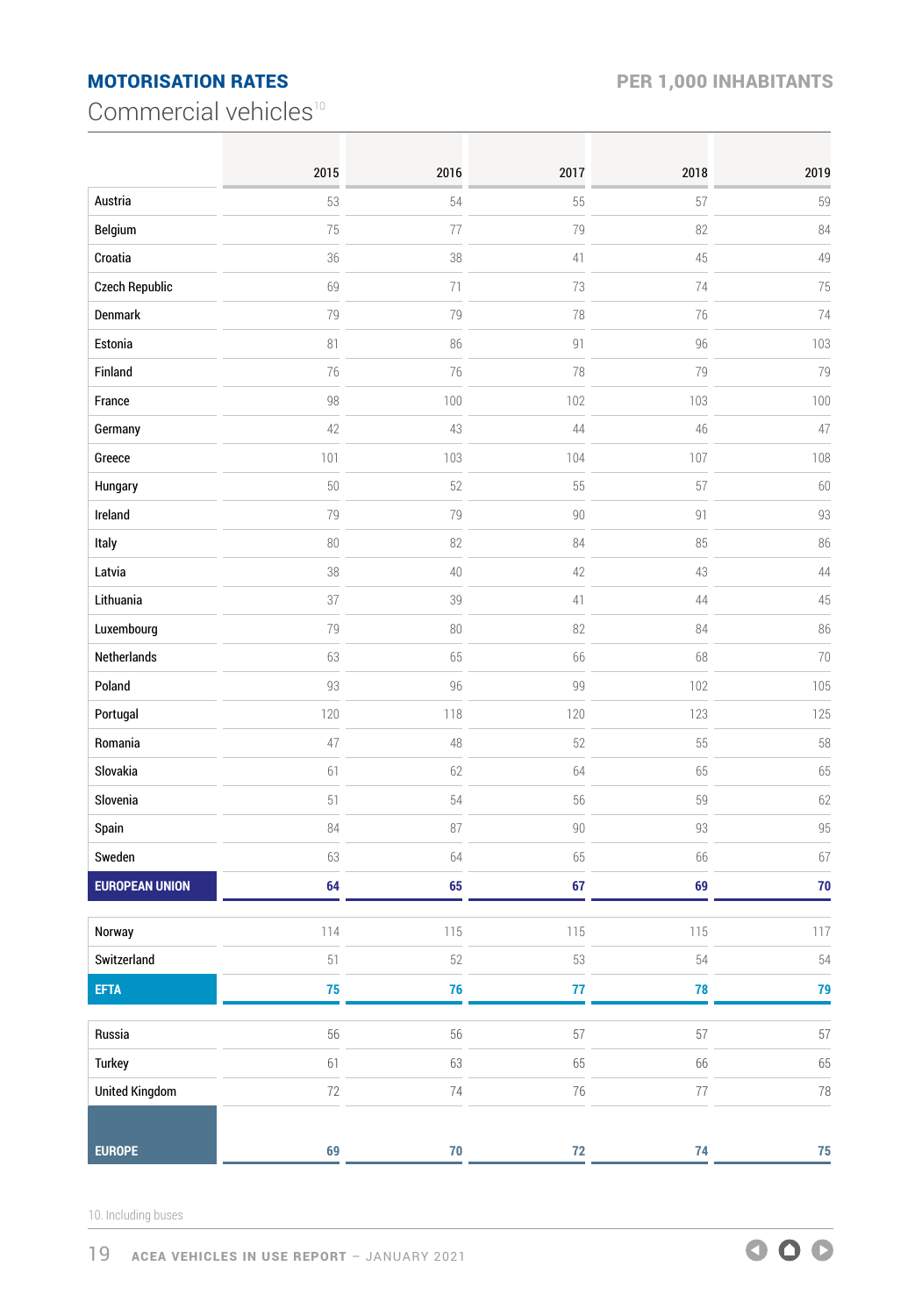#### <span id="page-19-0"></span>**VEHICLE OWNERSHIP11**

|                                 |       | 2019<br>Austria          | 2019<br><b>Belgium</b> | 2019<br>Croatia          | 2019<br>Denmark | 2018<br>Finland          | 2019<br>France | 2018<br>Hungary          | 2019<br>Latvia | 2018<br>Netherlands | 2019<br>Poland           | 2015<br>Slovenia | 2019<br>Sweden |
|---------------------------------|-------|--------------------------|------------------------|--------------------------|-----------------|--------------------------|----------------|--------------------------|----------------|---------------------|--------------------------|------------------|----------------|
| Households with no car          | %     | 23.0                     | 26.8                   | $\overline{\phantom{0}}$ | 38.3            | 26.0                     | 15.0           | 50.5                     | 49.0           | 28.8                | 32.2                     | 18.1             | 17.4           |
| Households with at least 1 car  | %     | 77.0                     | 73.2                   | $\overline{\phantom{a}}$ | 61.7            | 74.0                     | 85.0           | 49.5                     | 51.0           | 71.2                | 67.8                     | 81.9             | 82.6           |
| Households with 1 car           | %     | 55.0                     | 46.9                   | $\overline{\phantom{0}}$ | 44.2            | 54.0                     | 48.3           | 39.6                     | 33.0           | 48.2                |                          |                  |                |
| Households with 2 cars          | %     | 21.0                     | 20.6                   | $\overline{\phantom{a}}$ | 15.0            | 17.0                     | 31,5           | 8.5                      | 12.0           | 18.8                |                          |                  |                |
| Households with 3 cars or more  | %     | 6.0                      | 5.7                    | $\overline{\phantom{m}}$ | 2.4             | 3.0                      | 5.2            | 1.4                      | 6.0            | 4.2                 |                          |                  |                |
| Average ownership period        | years |                          |                        |                          | —               | 4,0                      | 5,5            |                          |                |                     |                          |                  |                |
| Share of second-hand cars       | $\%$  |                          |                        |                          |                 | $\overline{\phantom{0}}$ | 58.0           | $\overline{\phantom{m}}$ | 98.0           |                     |                          |                  |                |
| Average distance travelled      | km    | 13,900                   | 14,770                 | 12,542                   | 15,882          | 15,101                   | 11,900         | 17,000                   | 14,679         | 12,984              | $\overline{\phantom{m}}$ | 12,653           | 11,710         |
| Avg distance travelled (petrol) | km    | $\overline{\phantom{m}}$ | 9,861                  | $\overline{\phantom{a}}$ | 13,365          | 11,205                   | 8,850          | $\qquad \qquad -$        | 9,901          | 10,634              | $\overline{\phantom{m}}$ | 10,235           | 8,780          |
| Avg distance travelled (diesel) | km    | $\overline{\phantom{a}}$ | 18,480                 | $\overline{\phantom{m}}$ | 22,002          | 20,327                   | 14,410         |                          | 15,770         | 23,088              | $\overline{\phantom{m}}$ | 16,879           | 16,350         |

11. Latest data; only countries for which data is available are listed